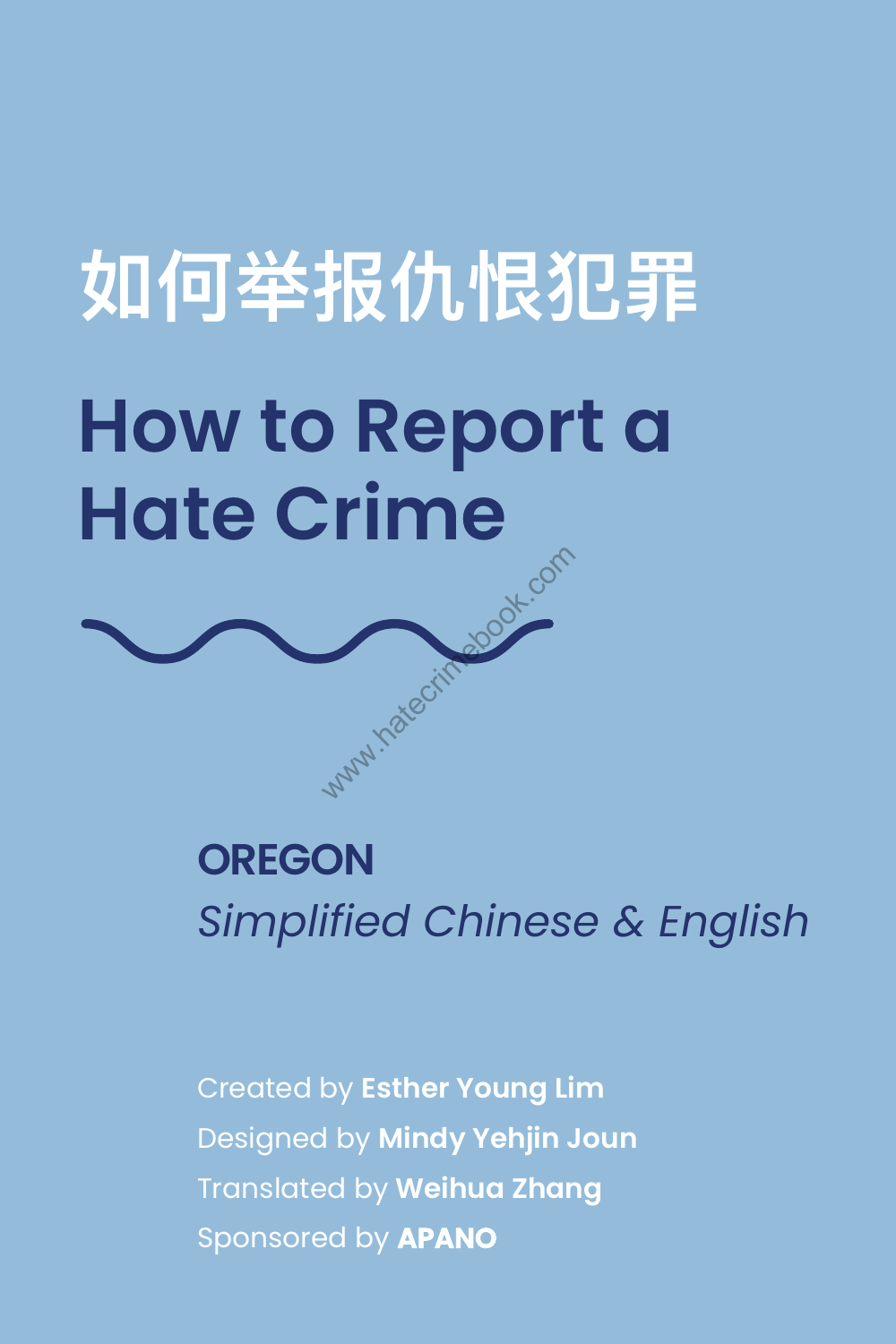# Contents

- 1. What is a Hate Crime?
- 2. People Who Commit Hate Crimes
- 3. Effects of Hate Crimes
- 4. Why You Need to Report
- 5. Know Your Rights Rights<sub>pook.com</sub>
- 6. Prevention Tips
- 7. When Facing an Attack
- 8. What to Do After an Attack
- 9. Report Hate Crime Right Away
- 10. Remedies for a Hate Crime
	- 11. Contacts
- 12. Translated Phrases to Use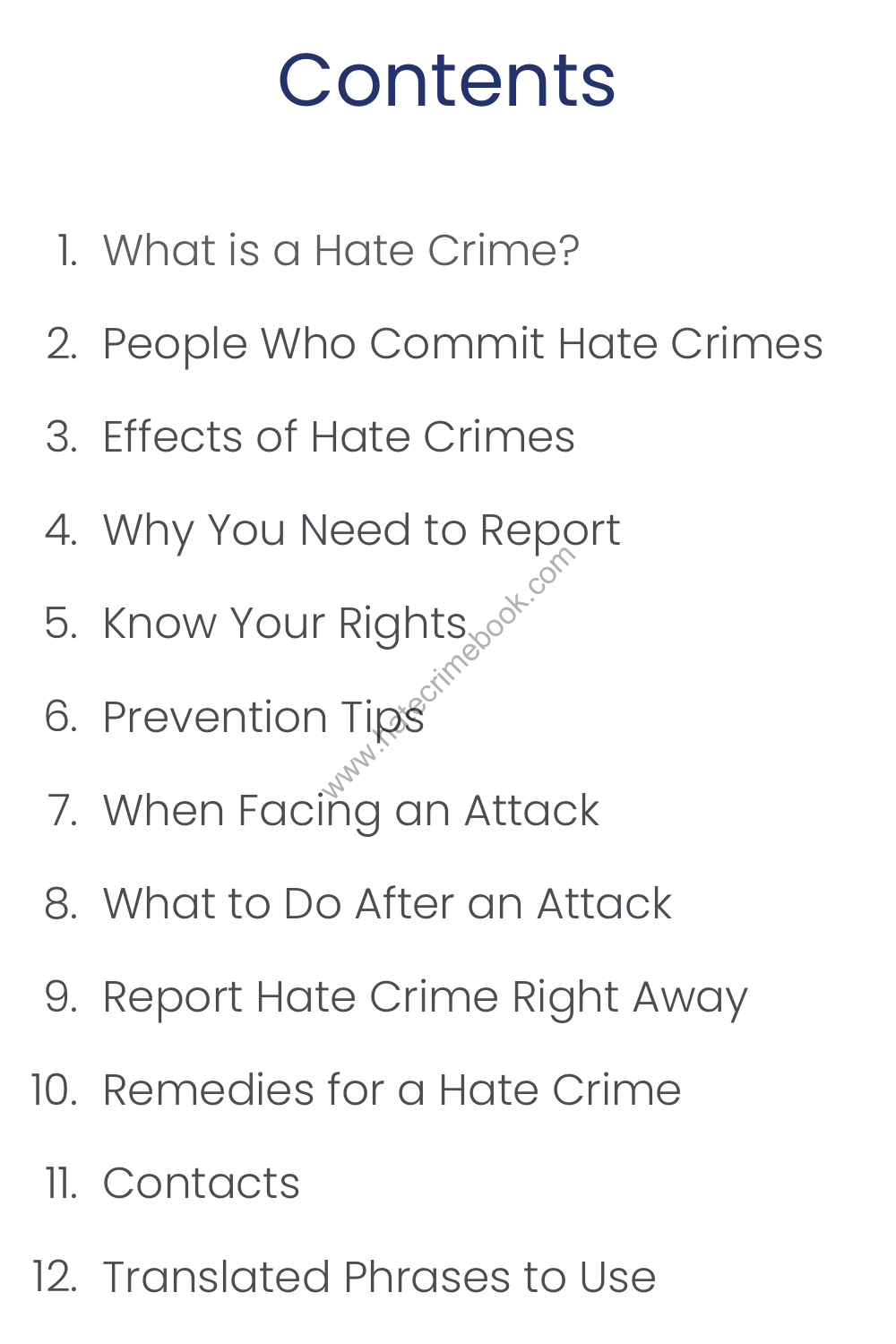

- 1. 什么是仇恨犯罪?
- 2. 仇恨犯罪人
- 3. 仇恨犯罪的影响
- 4. 为什么要举报
- 5. 了解你的权益 www.hatecrimebook.com
- 6. 防范建议
- 7. 面临攻击时
- 8. 遇到攻击后应该怎么做
- 9. 及时举报仇恨犯罪
- 10. 仇恨犯罪处理方法
	- 11. 联系方式
- 12. 常用语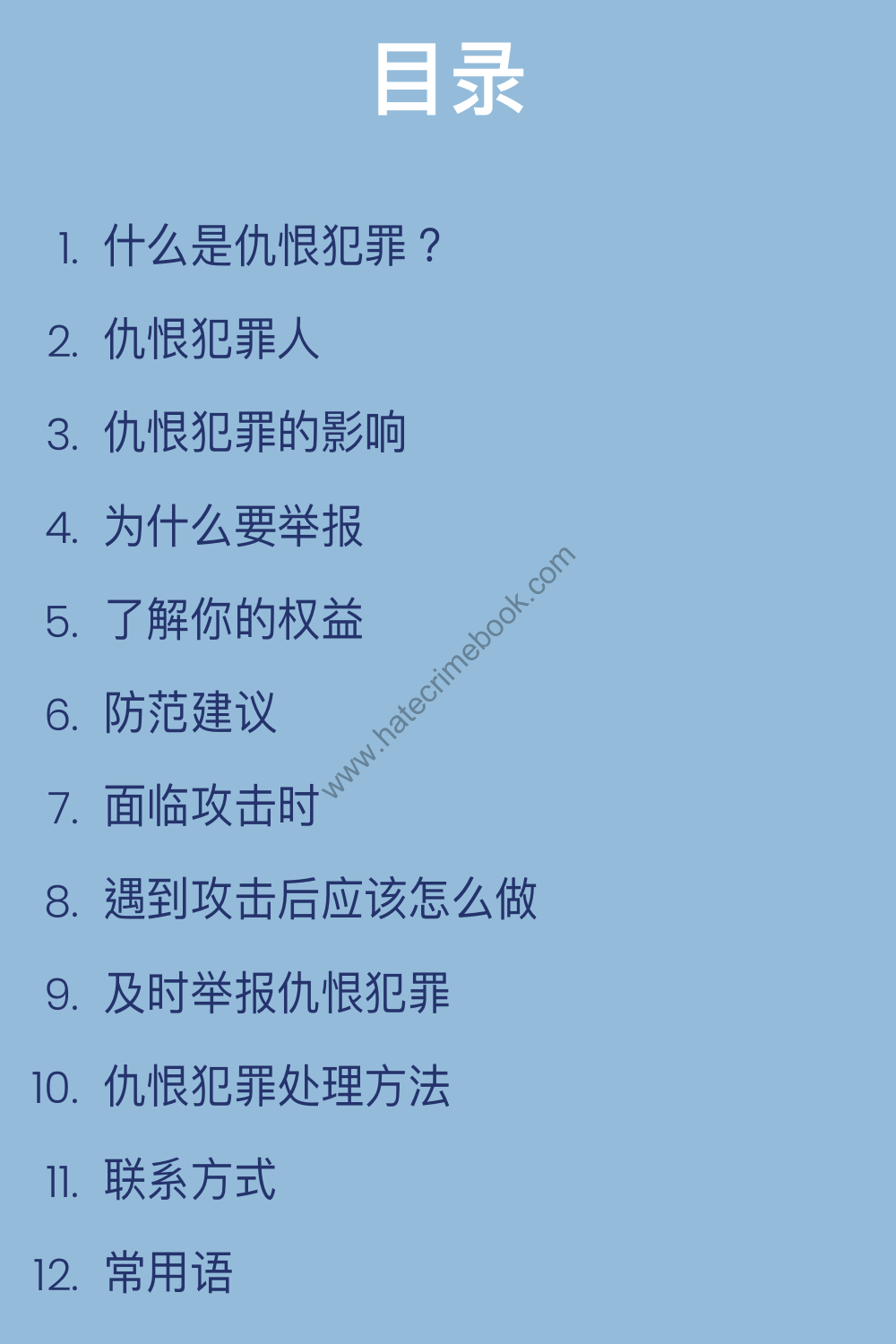### What is a Hate Crime?

1

- Any crime committed with a bias and prejudice motive and selects victims based on a particular group: race, color, nationality, religion, sexual orientation, disability, age, or gender identity.
- **Hate Incidents: Name calling, insults,** displaying hate material on your onentation, alsability, alge,<br>identity.<br>**Hate Incidents**: Name call<br>displaying hate material o<br>property or public places.

If it starts to threaten a person or property, it becomes hate crime.

• **Hate Crimes**: Any act or attempted act that constitutes an offence under criminal law, such as: harassment, involves injury, threats/acts of violence, or property damage.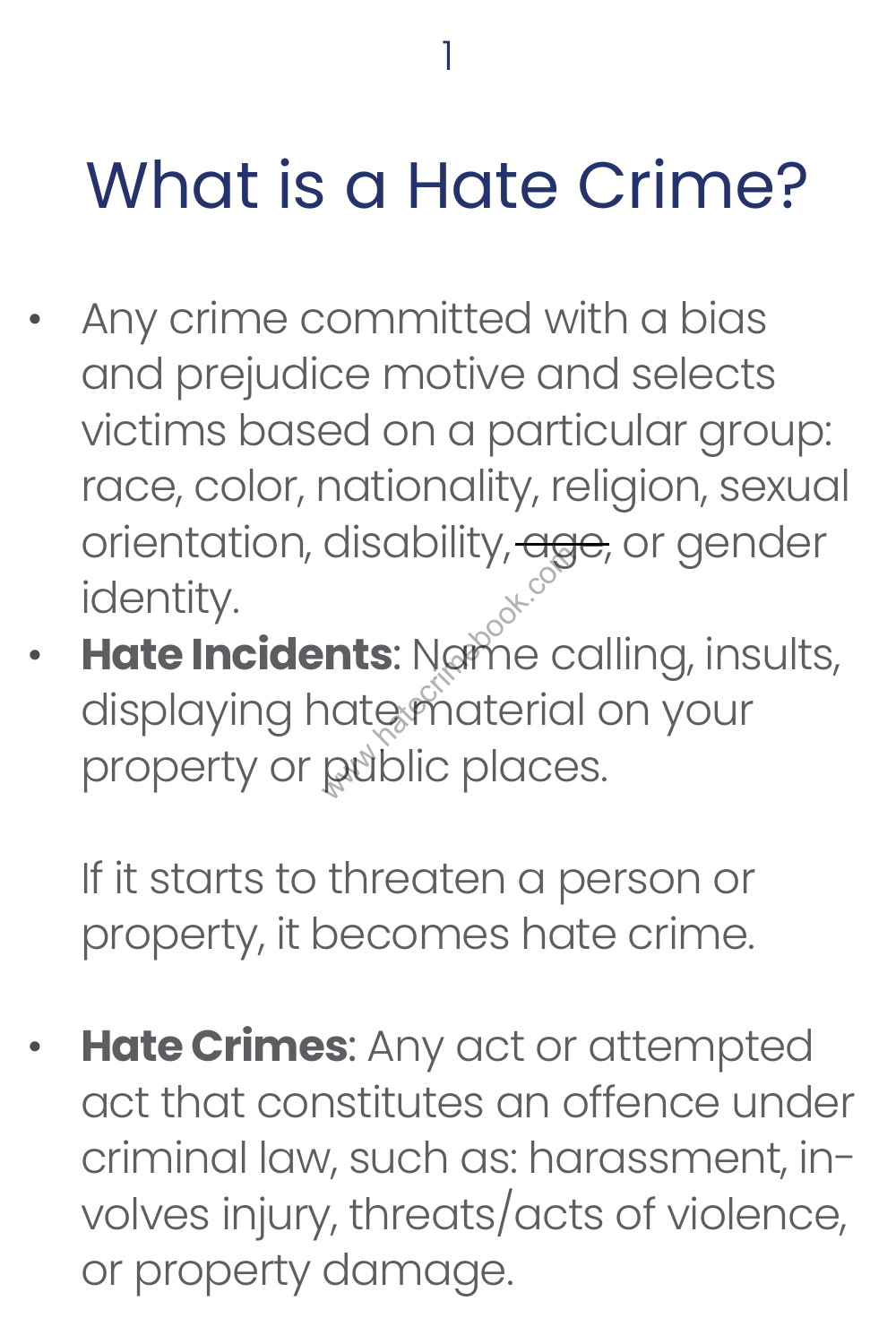# 什么是仇恨犯罪?

- 所有基于偏见动机, 根据种族, 国籍, 宗 教, 性取向, 残疾, <del>年龄</del>, 性别来选择受害 人的 犯罪
- **仇恨行为:**
	- 辱骂, 侮辱, 在你的所有财产或公共场所 陈列仇恨材料 **仇恨行为:**<br>– 辱骂, 侮辱, 在你的所有财产或公共场所<br> 陈列仇恨材料<sub>。</sub>。<sup>、、</sup><br>– 当人身或财产受到威胁, 仇恨行为转为
	- 仇 恨犯罪
- **仇恨犯罪:**
	- 任何构成触犯犯罪法的行为或企图, 如:
		- 骚扰
		- 导致伤残
		- 暴力威胁/举止
		- 财产损失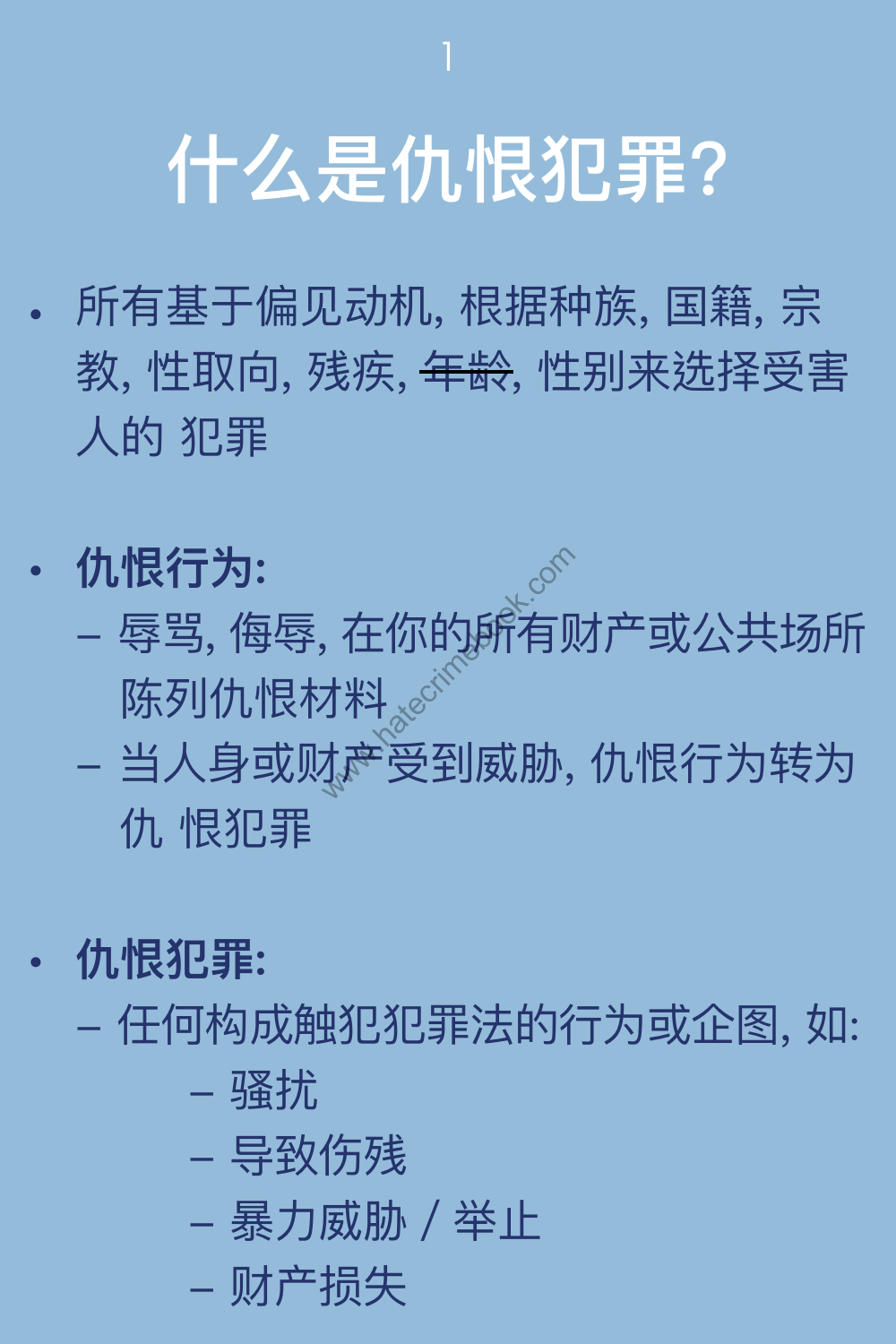### People Who Commit Hate Crimes (Offenders / Perpetrators)

- Displays prejudice of bias against a particular group
- Wants to establish separate states
- Wrongly blames group for social problems ames group<br>raid and an<br>ses in life
- They are afraid and angry
- Few successes in life
- Unhappy and mixed up emotionally
- Easily swayed by people of hate groups
- Involvement prevents them from meeting new challenges and taking positive steps towards leading more productive and fulfilling lives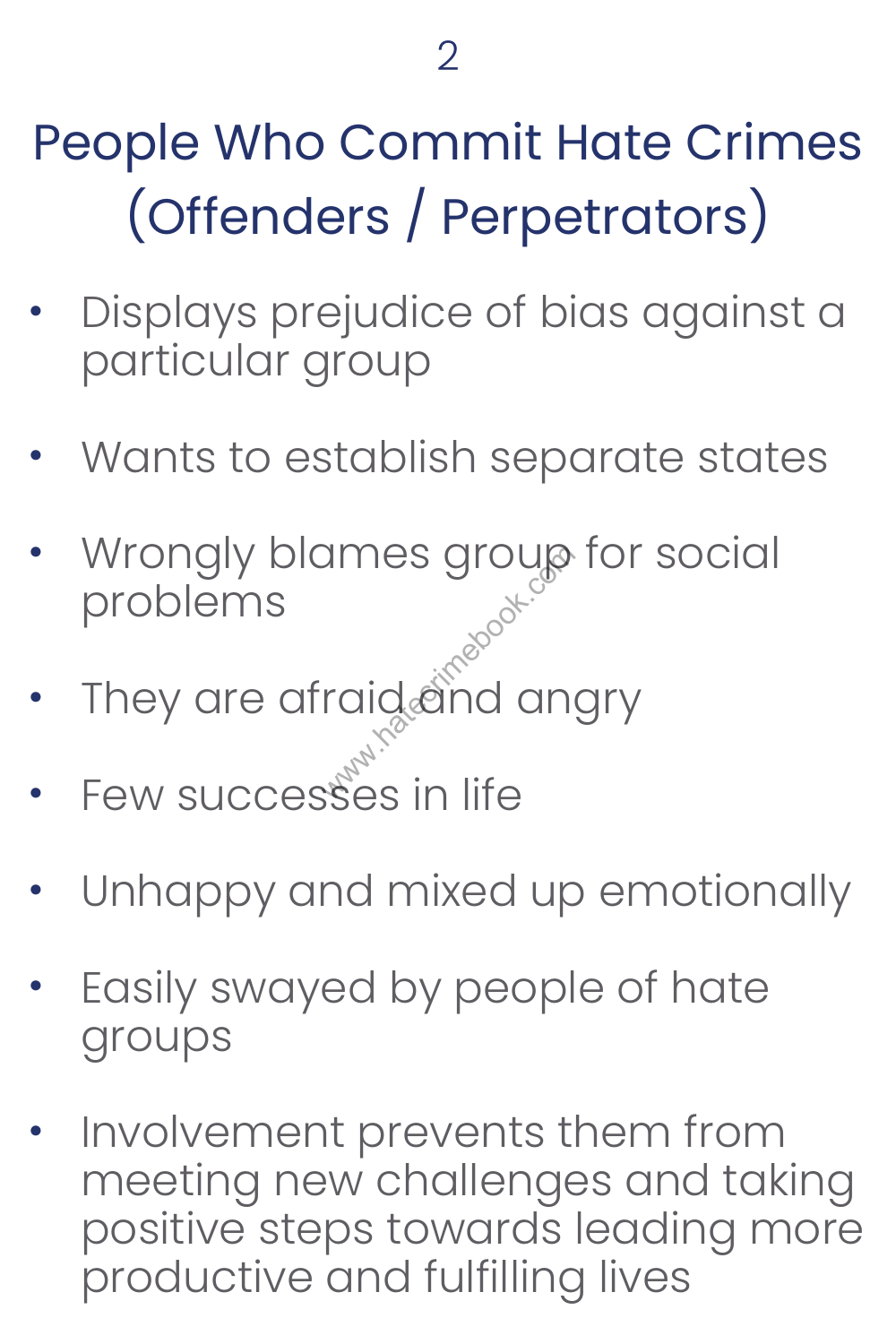# 仇恨犯罪人 (冒犯者 / 作恶者)

- 歧视某群体
- 想搞分离, 不合群
- 误指某群体导致社会问题<br>易怕易怒的人<sub>、xx</sub>ex<sup>xx®oo</sup><br>..---.\*<sup>\*\*\*\*\*\*</sup>
- 易怕易怒的人
- 人生不顺的人
- 愁苦, 情感混淆的人
- 容易被仇恨群体左右的人
- 卷入仇恨活动令他们不能迎接新的挑战, 采取向上的步骤, 过一个更充实富有的 人生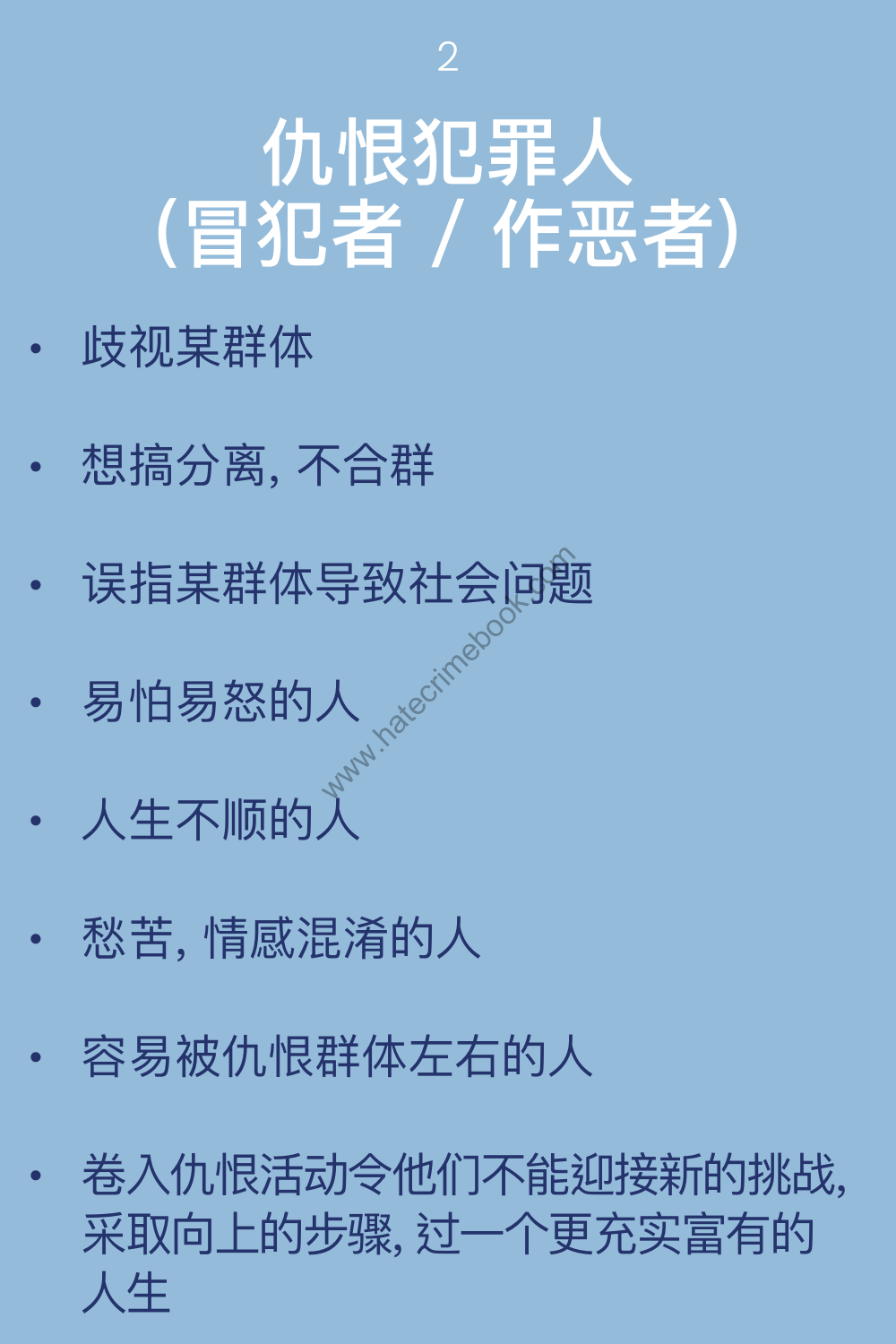## Effects of Hate Crimes

- Sense of security is lost
- Victim, family & friends of victims suffer personal, financial, emotional loss
- Divides neighborhoods & communities
- Raises fear & suspicion
- Lowers openness & cooperation wall suspicioge<sup>.com</sup><br>mess.compe<br>and principles
- Directly threats principles of democracy and equality
- Directly attacks our country's founding principles
- People lose confidence in the law
- Causes retaliating attacks by the victim groups
- Creates more violence and social/ethnic conflict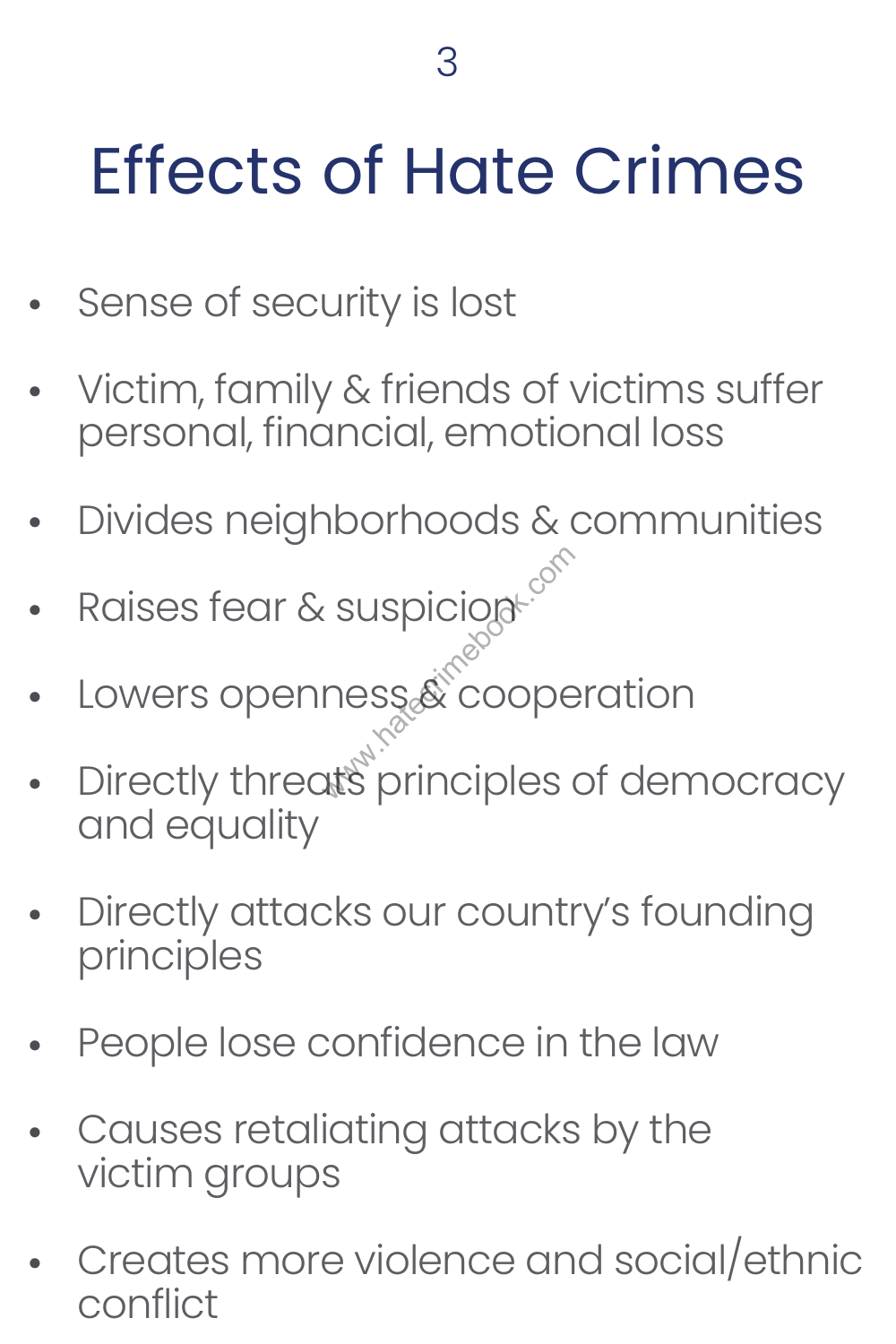# **仇恨犯罪的影响**

- 失去安全感
- 受害人, 家人, 及受害人的朋友遭到人身, 财产, 精神方面的损失
- 破坏邻里及社区的和谐
- 引起惊恐和猜疑
- 减低开放度和协作精神 出区的和<sub>妈。</sub><br>猜疑<sub>《《《《</sub>》<br>和<mark>姚作精神</mark>
- 直接威胁民主和平等的准则
- 截然违背我们的建国纲领
- 民众对法律失去信心
- 导致受害群体的报复行为
- 促成更多的暴力行为及社会/族裔冲 突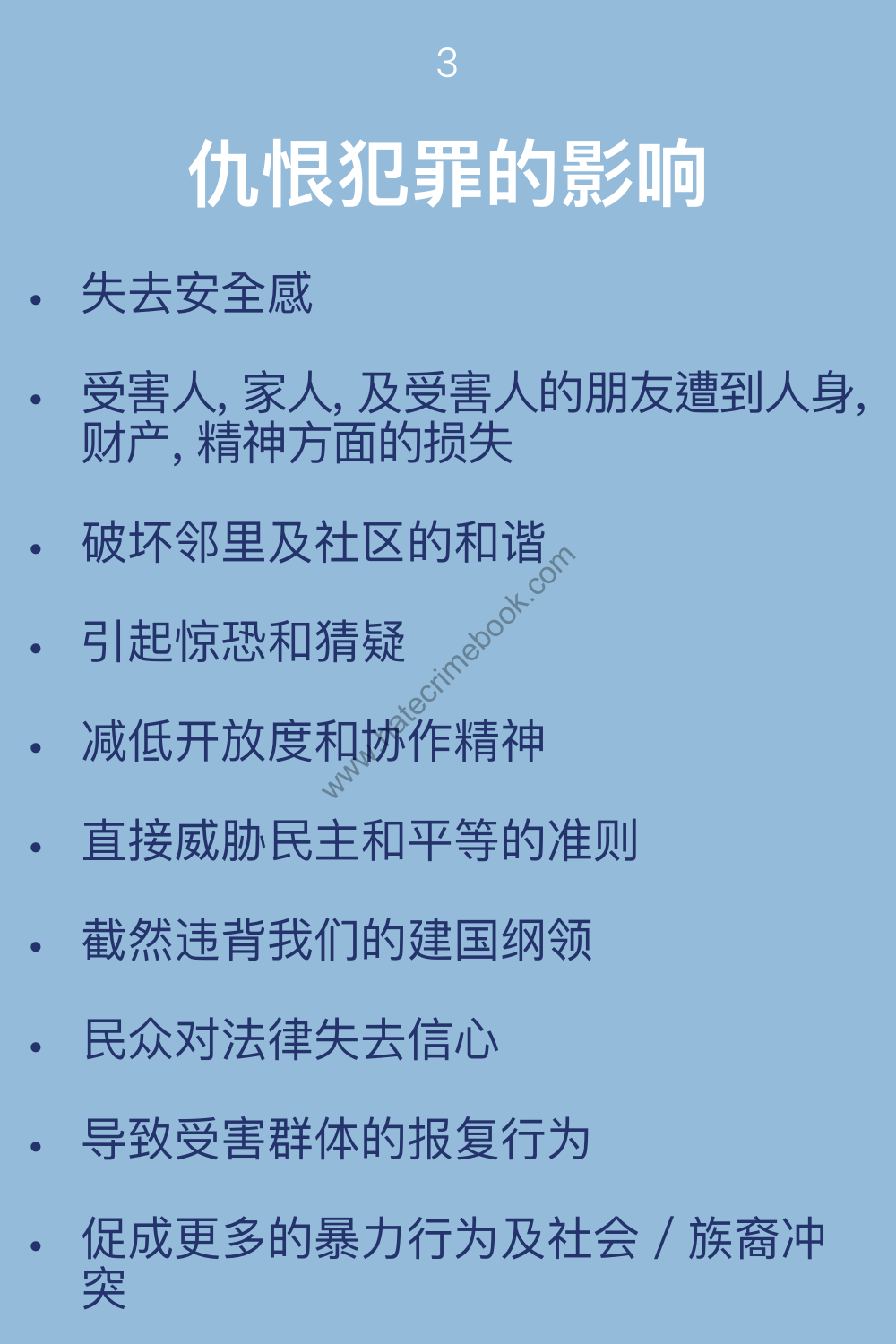# Why You Need to Report

- DO NOT WORRY ABOUT NOT BEING A CITIZEN. YOU HAVE RIGHTS!
	- Do not fear deportation or arrest
	- Department of homeland security and Department of Fair Employment and Housing will not collect immigration status
- Do not be ashamed or in denial - You are not alone in this. There is a whole community that will support you if you speak up. imed or in denice<br>lone in this. Ther<br>hat will support<br>te crimes, you p<br>hers
- By reporting hate crimes, you protect yourself and others
- All crime must be reported to control and prevent future incidents
- Not reporting hate crimes raises levels of violence
- When left unpunished, the rule of the law is challenged
- Directly threats national security
- If no crimes are reported  $=$  no record
	- = no hate crimes

 $\varDelta$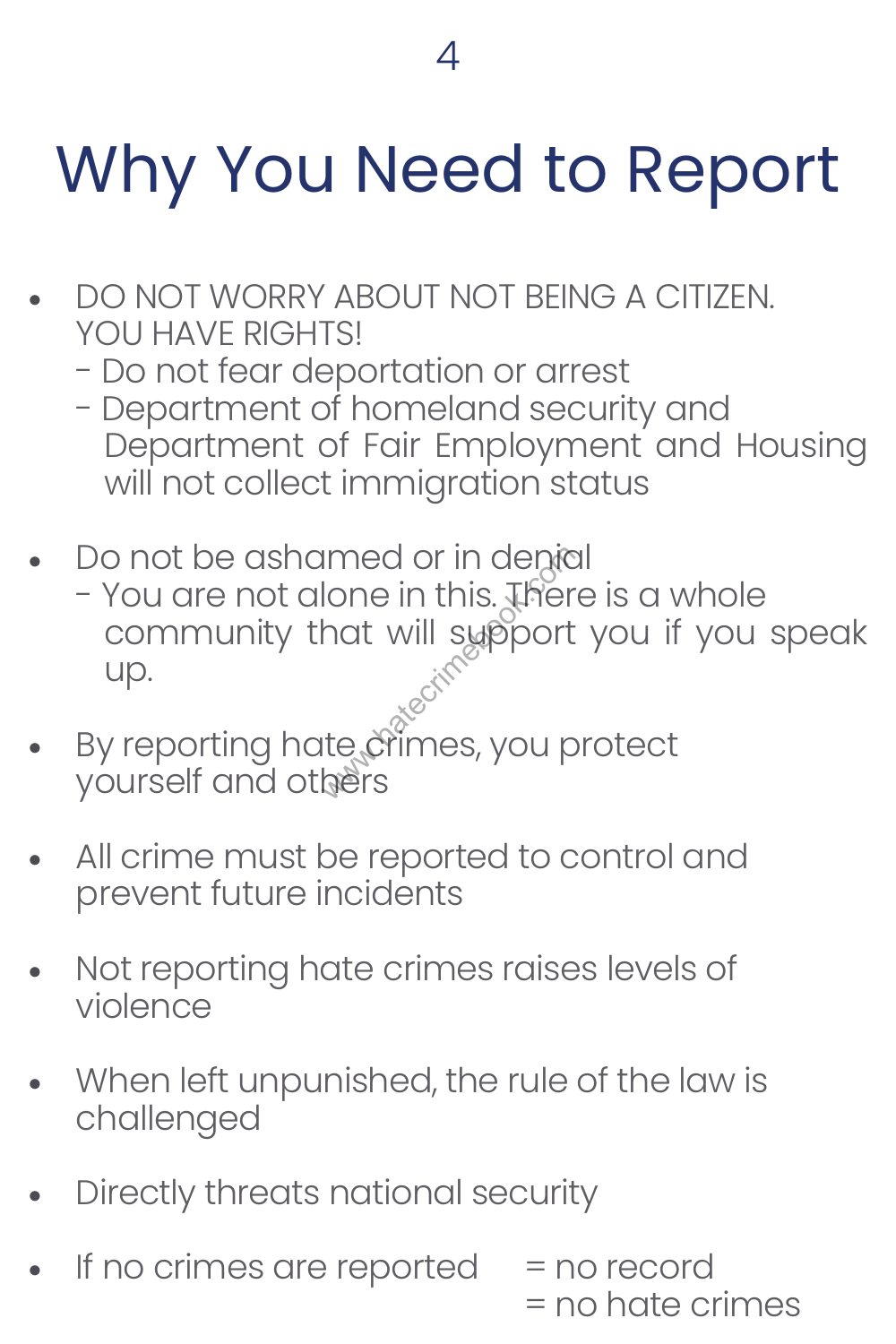# **为什么要举报**

- 不要担心你不是美国公民. 你有权利举报! - 不要怕被遣返或逮捕
	- 你举报仇恨犯罪时 DFEH (加州平等就业住房 部) and DHS (国土 安全部) 等机构不会收集 你的移民信息
- 不要感到羞耻或否认事实。 - 你不孤独. 你勇敢讲话时, 整个社区都支持你. 或否认事实<sub>\_\_⊙</sub>^<br>!勇敢讲话时, 整<br>.com<br>.co<sup>m^</sup>
- 你用举报仇恨犯罪的行动保护自己和他人
- 必须举报所有犯罪, 以控制避免将来的犯罪
- 不举报仇恨犯罪将增加暴力水准
- 如不惩罚犯罪行为, 法律条例将遭到挑战
- 直接危害国家安全
- 如果不举报犯罪 = 没有记录 = 没有仇恨犯罪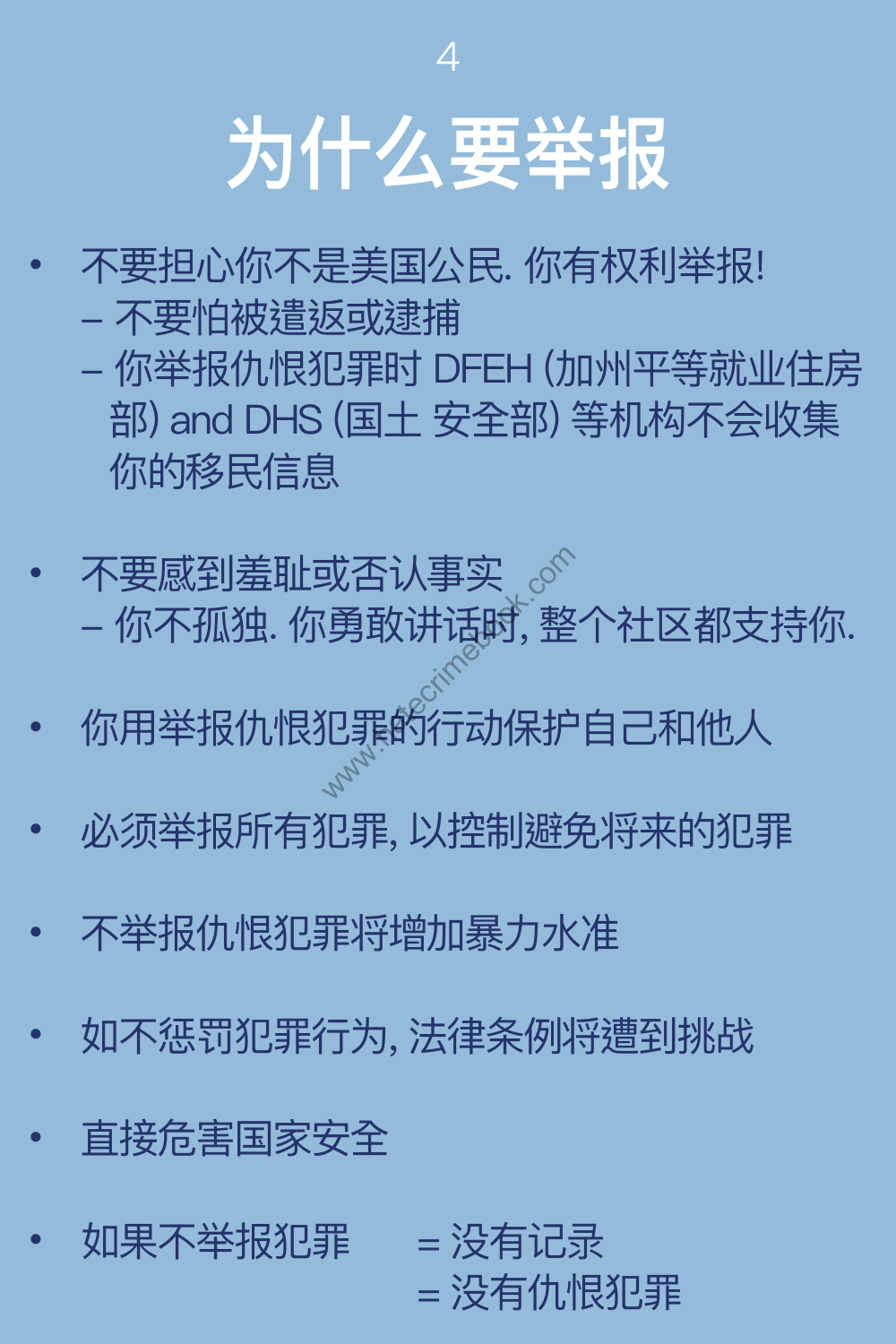# **了解你的权益**

### Know Your Rights



ORS 166.155 ORS 166.165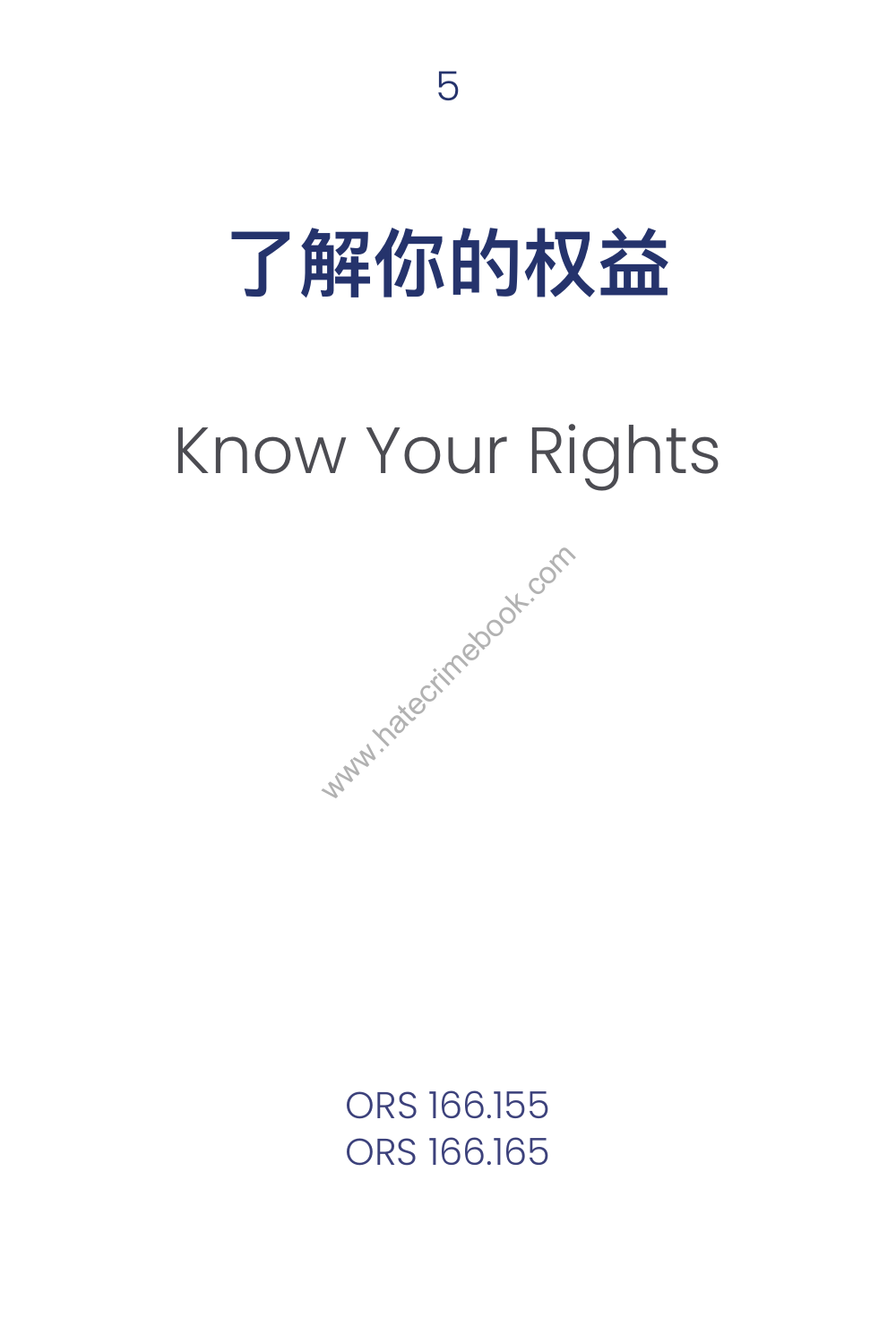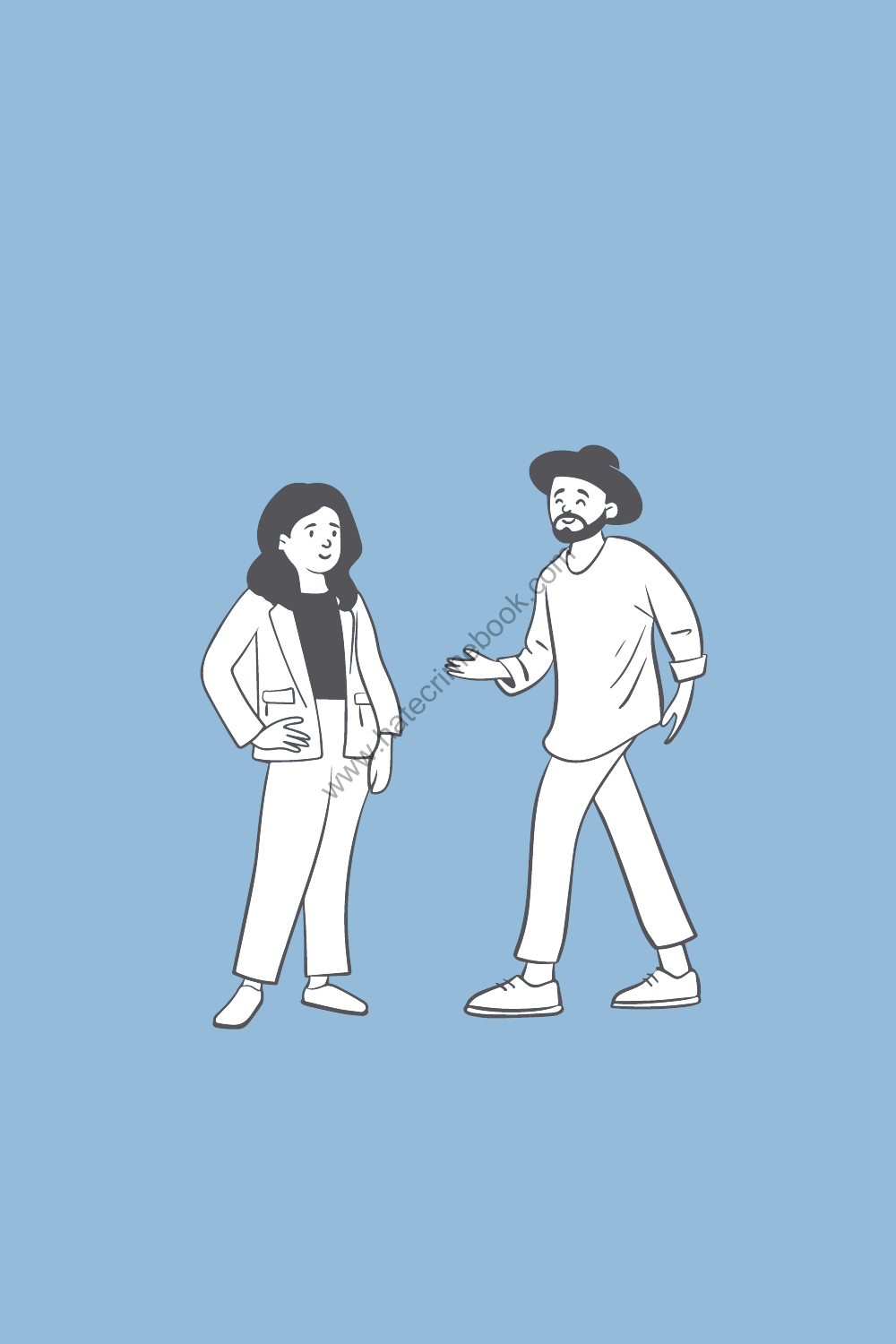#### ORS 166.155 Bias Crime in the Second Degree

(1)A person commits a bias crime in the second degree if the person:

(a)Tampers or interferes with property, having no right to do so nor reasonable ground to believe that the person has such right, with the intent to cause substantial inconvenience to another person because of the person's perception of the other person's race, color, religion, gender identity, sexual orientation, disability or national origin;

(b)Intentionally subjects another person to offensive physical contact because of the person's perception of the other person's race, color, religion, gender identity, sexuaborientation, disability or national origin; or other persons<br>htity, sexuaborie<br>or<br>ecause of the<br>r, religion, gend<br>lifty or national

(c)Intentionally, because of the person's perception of race, color, religion, gender identity, sexual orientation, disability or national origin of another person or of a member of the other person's family, subjects the other person to alarm by threatening:

(A)To inflict serious physical injury upon or to commit a felony affecting the other person, or a member of the other person's family; or

(B)To cause substantial damage to the property of the other person or of a member of the other person's family.

(2)A bias crime in the second degree is a Class A misdemeanor.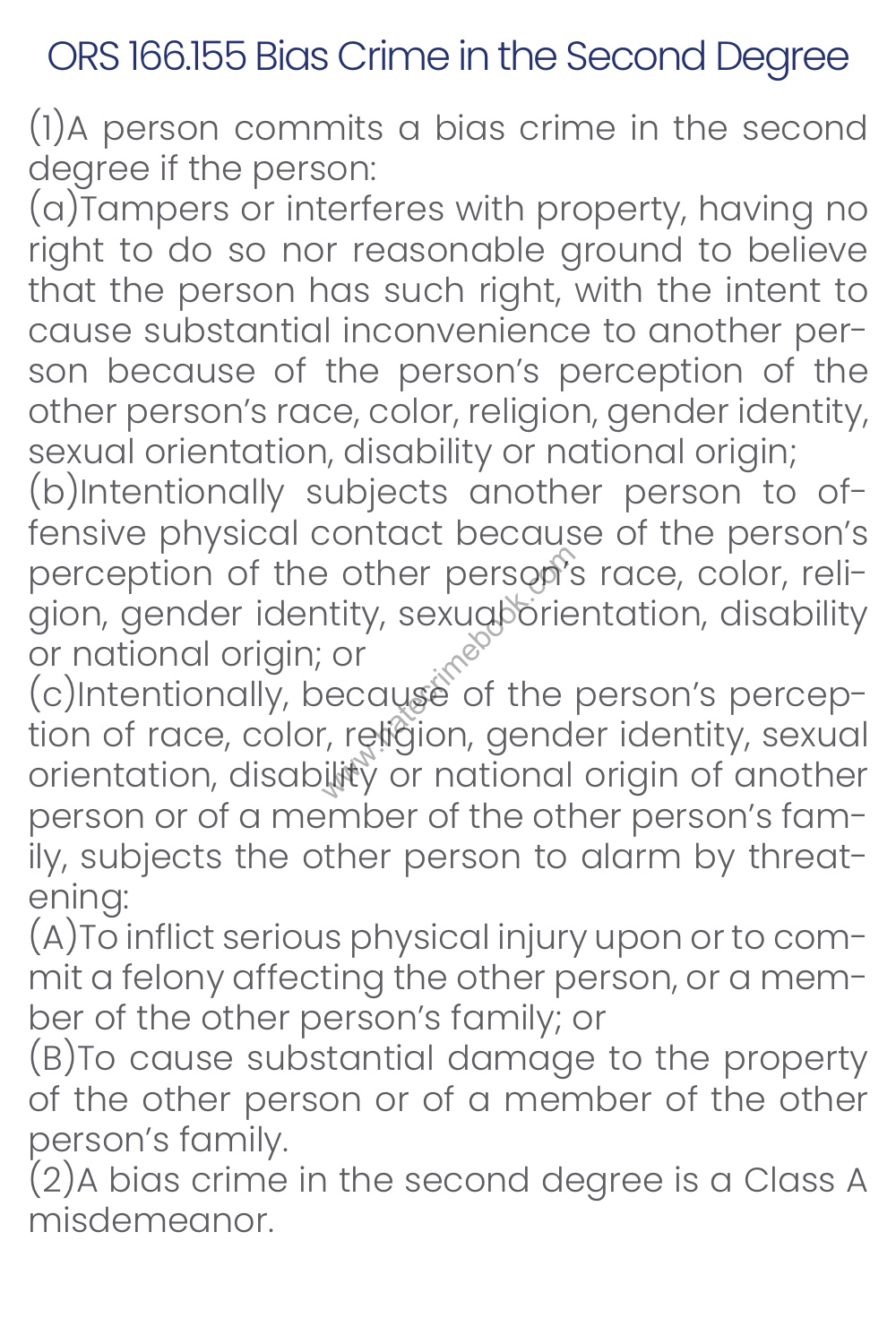#### ORS 166.165 Bias Crime in the First Degree

(1)A person commits a bias crime in the first degree if the person:

(a)Intentionally, knowingly or recklessly causes physical injury to another person because of the person's perception of the other person's race, color, religion, gender identity, sexual orientation, disability or national origin;

(b) With criminal negligence callses physical injury to another person by means of a deadly weapon because of the person<sup>es</sup> perception of the other person's race, color religion, gender identity, sexual orientation, disability or national origin; or egligence calus<br>n by means of a<br>berson's percep<br>los religion, ger

(c)Intentionally, because of the person's perception of another person's race, color, religion, gender identity, sexual orientation, disability or national origin, places another person in fear of imminent serious physical injury.

(2)A bias crime in the first degree is a Class C felony.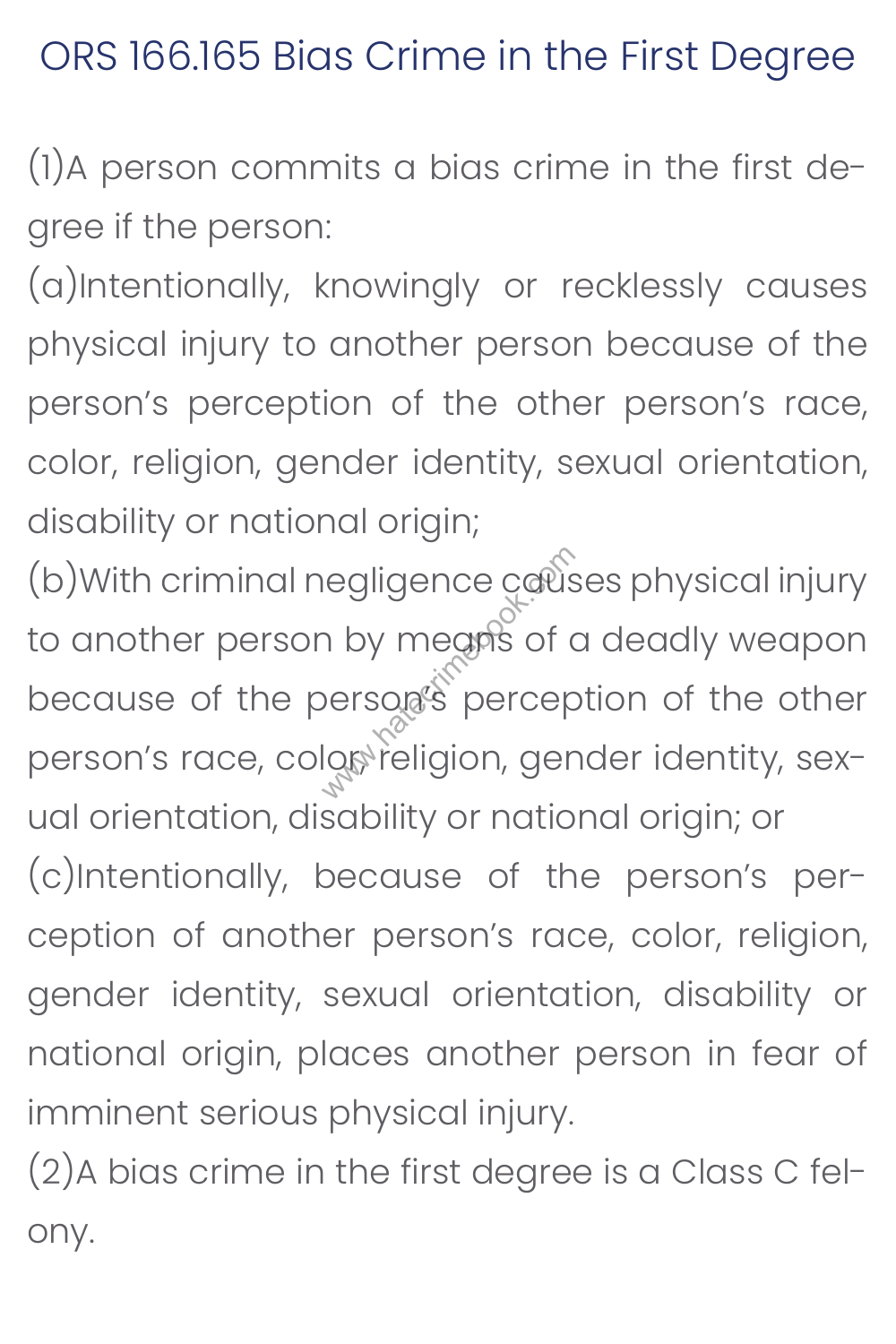# Prevention Tips

- Always let someone know where you're going
- Carry ID
- Stay alert of your surroundings
- Familiarize yourself with key landmarks: Market, Police Station, Fire Department, Gas Station, Restaurant, Intersections
- Carry personal alarm or whistle and flashlights tecrimebook
- Avoid isolated areas
- Avoid shortcuts
- Do not walk alone, especially at night
- Walk near curb, facing traffic
- Choose busy, well lit streets
- Look confident and purposeful in your walk
- Do not display any cash or credit card or jewelry
- Public transportation:
	- Check bus/train schedule
	- Do not wait alone at a stop
	- Know where you are going and how to get back
	- Sit near the bus driver
	- If harassed, report to driver immediately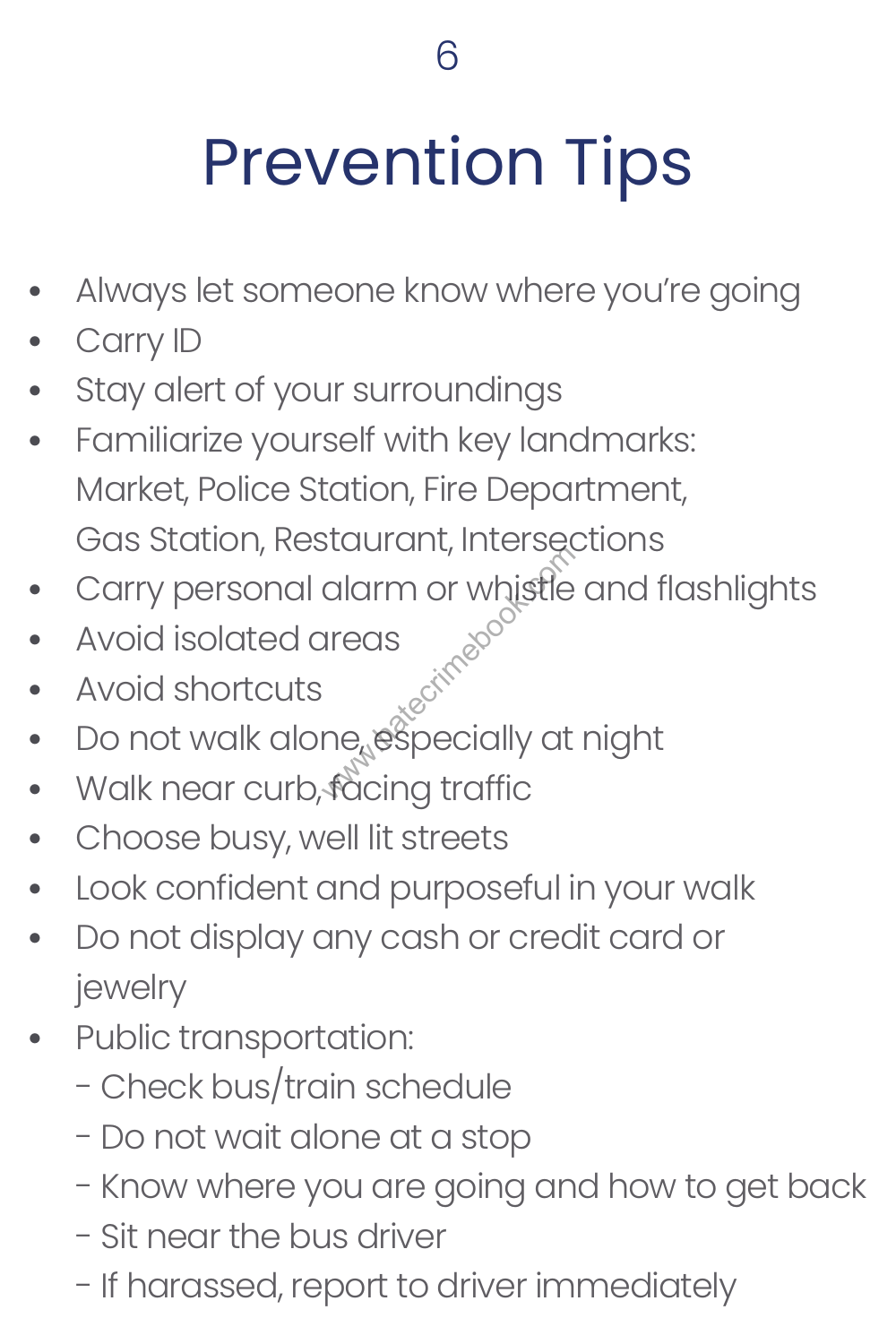# **防范建议**

6

- 让别人知道你要去哪里
- 携带身份证
- 注意你周围的环境
- 熟悉地标建筑:
	- 市场, 警察局, 消火站, 加油站, 车行
- • 避免偏僻的地方
- 不要抄近路
- 不要独行, 尤其在晚间
- 随身携带报警装置,哨子<sub>》</sub>夺电筒<br>避免偏僻的地方 。<sup>。。。</sup><br>不要抄近路 。<sup>。。。</sup><br>不要独行,尤其在晚间<br>沿着路边走,郑着车辆驶来的方向 沿着路边走, 迎着车辆驶来的方向走
- 选择繁忙照明好的街道
- 走路时充满自信坚定
- 不要暴露现金, 信誉卡, 或首饰
- 公交须知:
	- 了解公交/地铁时刻表
	- 不要一个人在站台等车
	- 知道你要去的地方及返程路线
	- 选择坐在离司机近的座位
	- 如遇骚扰, 立即通知司机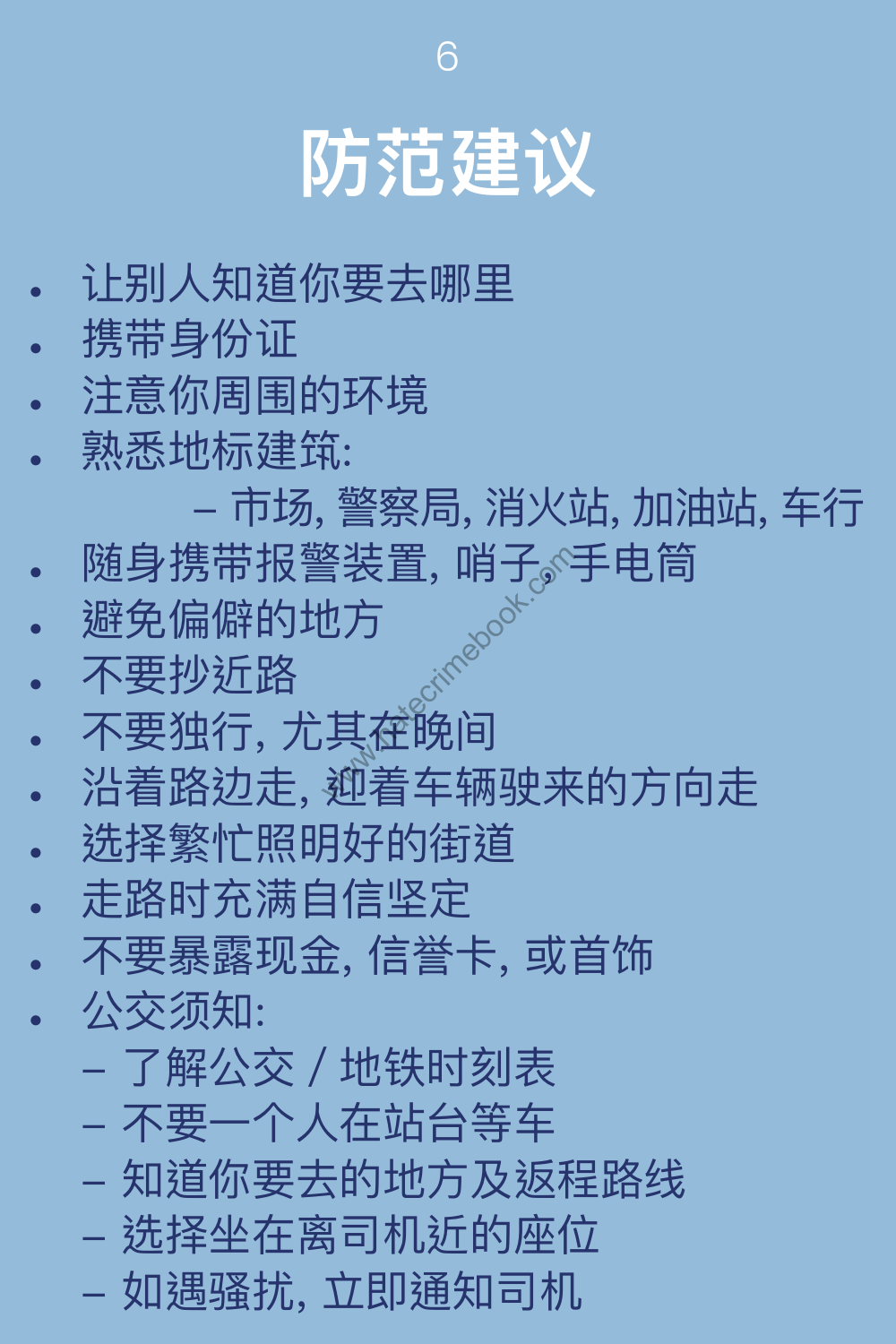### When Facing an Attack (Hate Speech/Crime)

Trust your instincts & assess the situation. Your safety is #1

- 1. Walk away ASAP or take the next exit and get out of the situation. The closer you are to other people, the better.
- 2. Don't get triggered to participate in verbal argument because it will escalate the situation. triggered to par<br>gument begdus<br>ion.<br>ystanders. Tell th<br>sk them for help.<br>your phone and
- 3. Engage bystanders. Tell them what's going on and ask them for help.
- 4. Take out your phone and start taking pictures or a video of the perpetrator (IF SAFE).
- 5. Call 9-1-1 if attacked.<br>6. Scream 'HELP' or 'FIRE
- 6. Scream 'HELP' or 'FIRE' or blow personal alarm/whistle.
- 7. If you are physically attacked:
	- Protect your body and defend yourself by whatever means necessary.
	- Act crazy because they will freak out and let you go.
- 8. Again, try to get out of the situation as fast you can.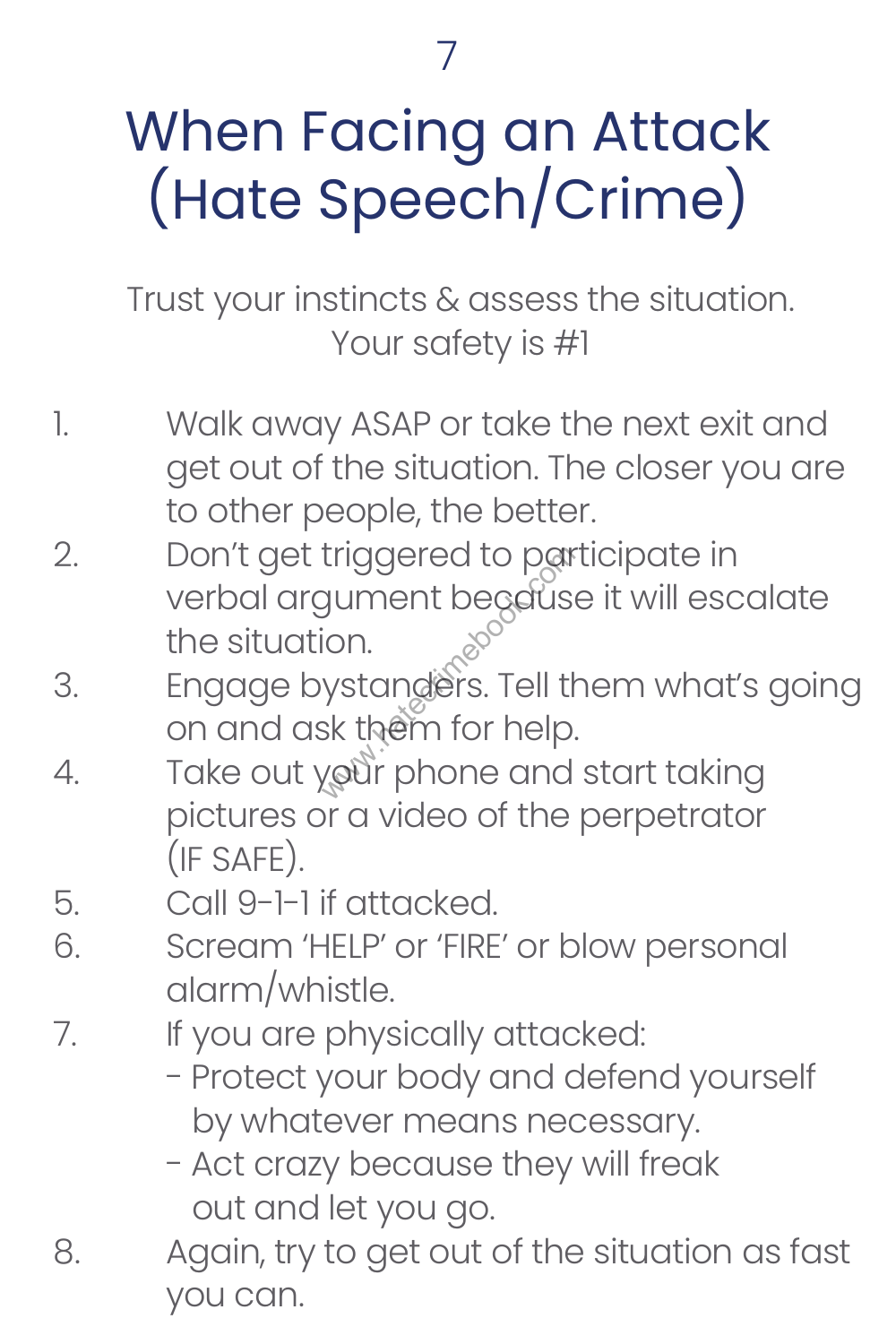### **面临攻击时 (仇恨语言 / 犯罪)** 7

相信自己的直觉并评估情况. 您的安全性是第一

- 1. 马上走开或在下一个出口出站, 离其他 人越近越好
- 2. 避免被引入口角之争, 这只会令事态升级
- 3. 设法引起旁观者的注意, 告诉他们发生 了什么事并寻 求他们的帮助 人口丹之子,必须<br>旁观者的注意,<br>并寻 求他们的<br>全的前提下,用
- 4. 在保证安全的前提下, 用手机对肇事者 拍照或 录像
- 5. 如果遭到攻击, 请致电 9-1-1
- 6. 大喊 "救人", "救火" 或吹响自卫警报/ 哨子
- 7. 如果你遭到人身攻击: - 采取任何可以采取的自卫措施 - 表现得像个疯子, 这样他们就怕了, 放你走开
- 8. 再强调一边, 尽快离开事发之地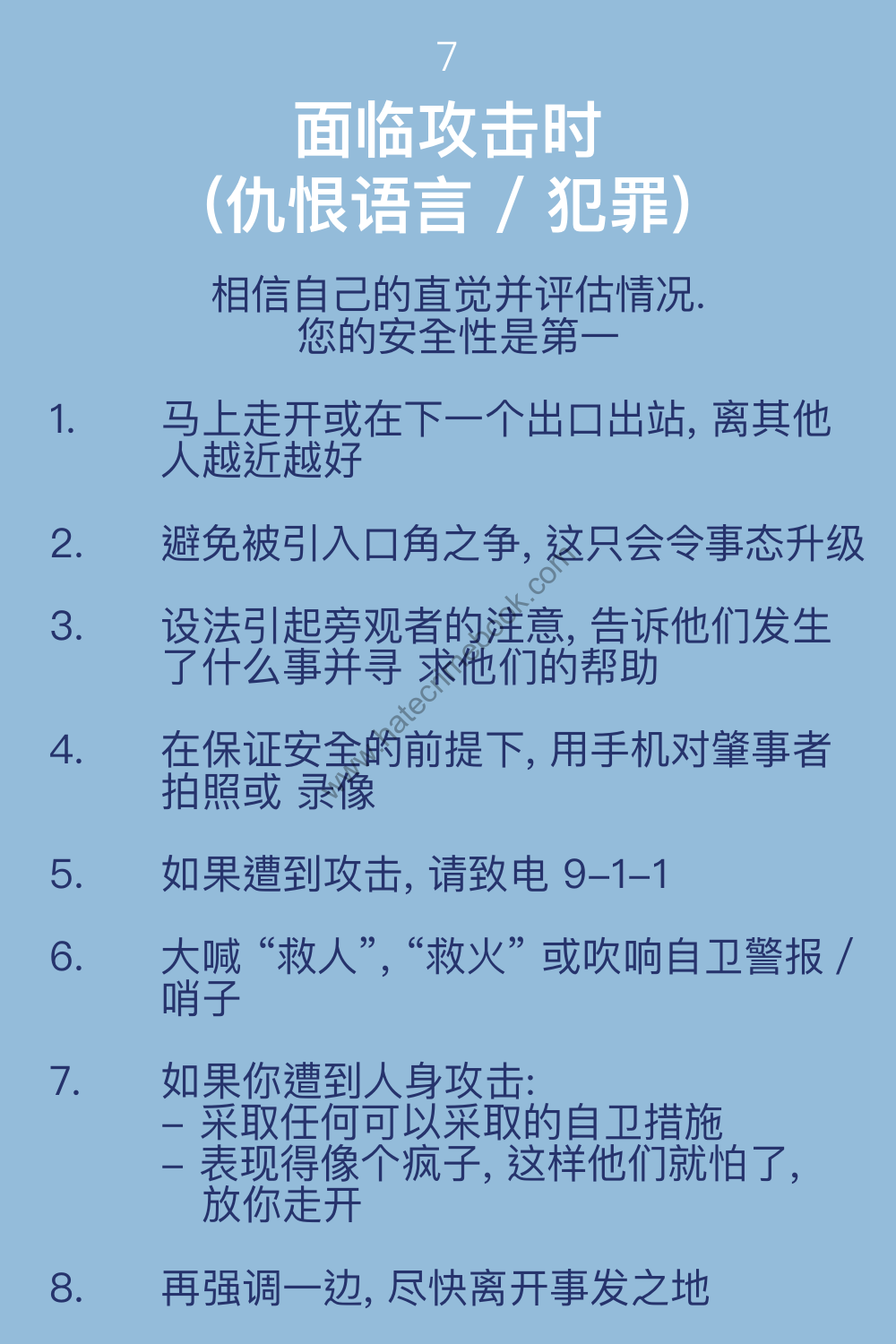### What to Do After an Attack (Witness or Victim)

#### **CALL 9-1-1 IF PHYSICALLY INJURED**

#### **SHAKE IT OFF**

Write down somewhere what you remember about the person/people:

- Skin color
- Facial hair (beard, mustache) w<sup>or<br>r (beard:must<br>icolor (side pa<br>color (side pa</sup>
- Eyes (color, glasses?)
- Hair style/color (side part, long, short) •
- Height
- Clothing
- Behavior
- Voice
- Age •
- Tattoo
- Scars
- Jewelry •
- Weight •

Keep being in the world, and remind yourself that you are alive. Talk to someone about it and report it.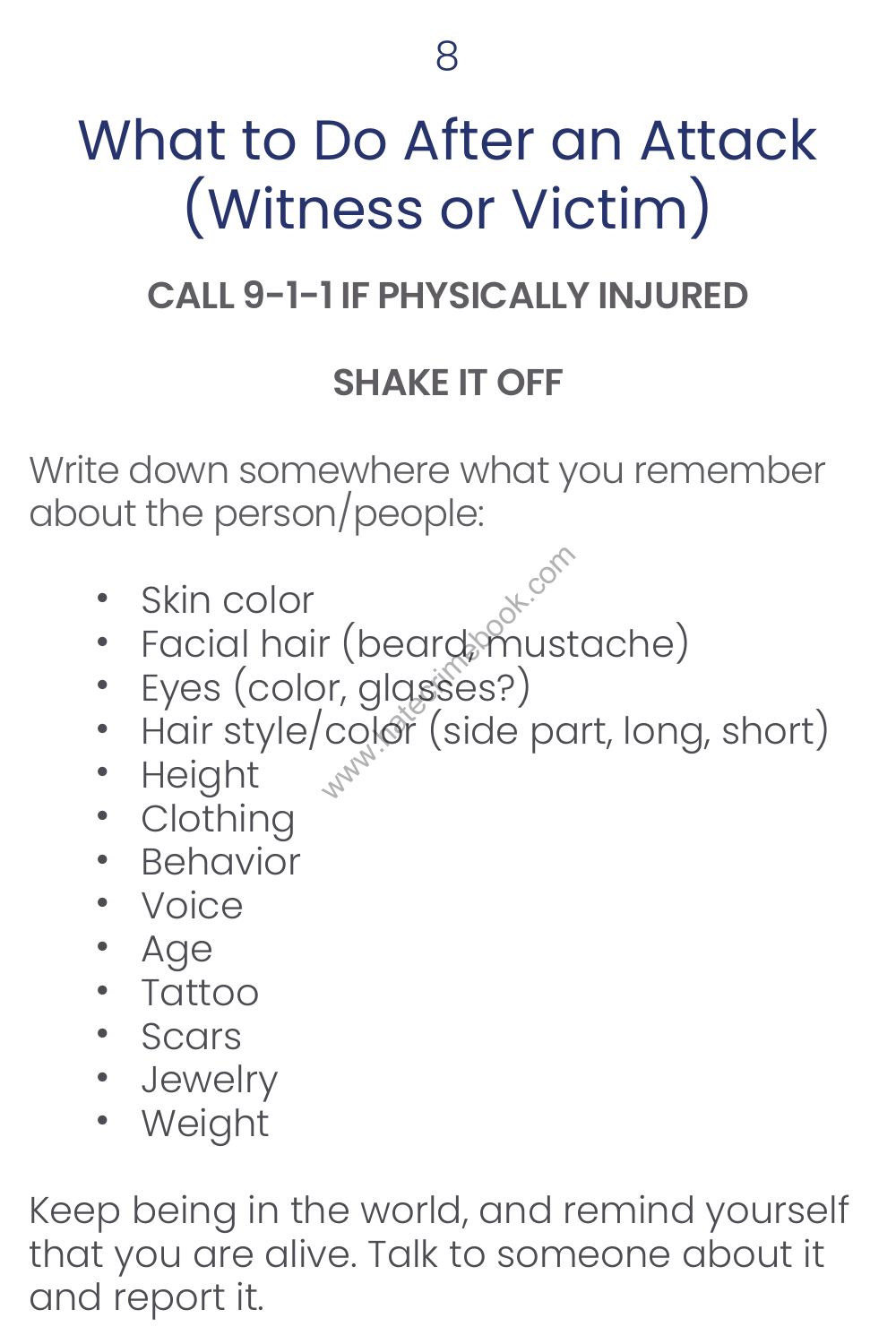### **遇到仇恨行为后应该怎么做 (目击者或受害人)**

#### **如果受伤请拨打 9-1-1**

#### **尽快脱离处境**

写下你能记住的当事人:

- 肤色 •
- 面部发毛 (胡子, 鬓角) •
- 眼睛 (颜色, 是否戴眼镜?) •
- 发型 / 发色 (侧分, 长发, 短发) • www*w.so<sup>of</sup><br>(胡子, 鬓<i>角*)<br>9.,是否戴眼镜<br>色 (娜分, 长发
- 身高 •
- 衣服 •
- 举止 •
- 声音 •
- 年龄 •
- 纹身 •
- 疤痕 首饰 •
- 体重 •

保持冷静, 提醒自己你还活着. 告诉别人你的 经历并举报.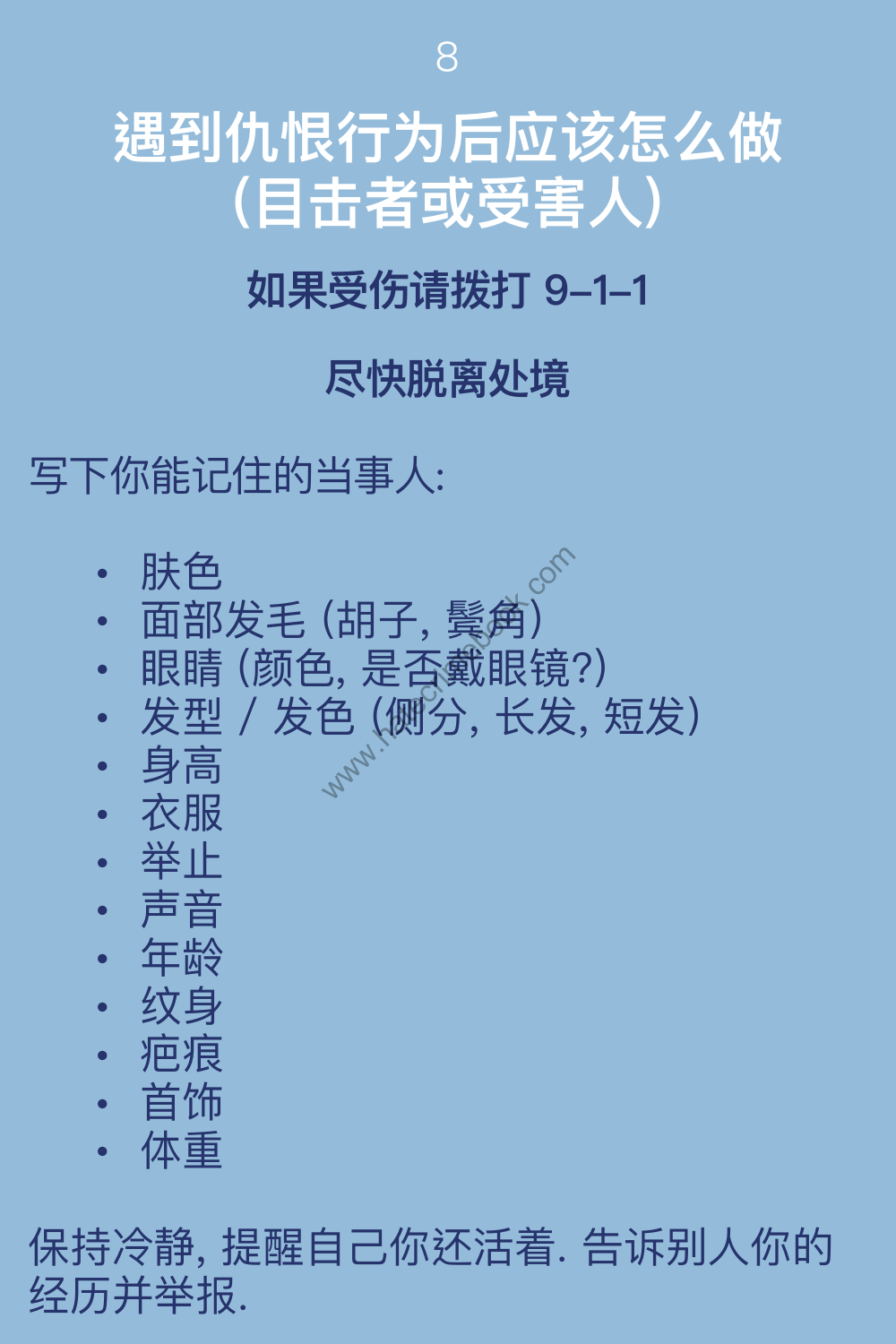# **立刻举报仇恨犯罪**

9

**立刻举报仇恨犯罪**<br>Report Hate Crime Right Away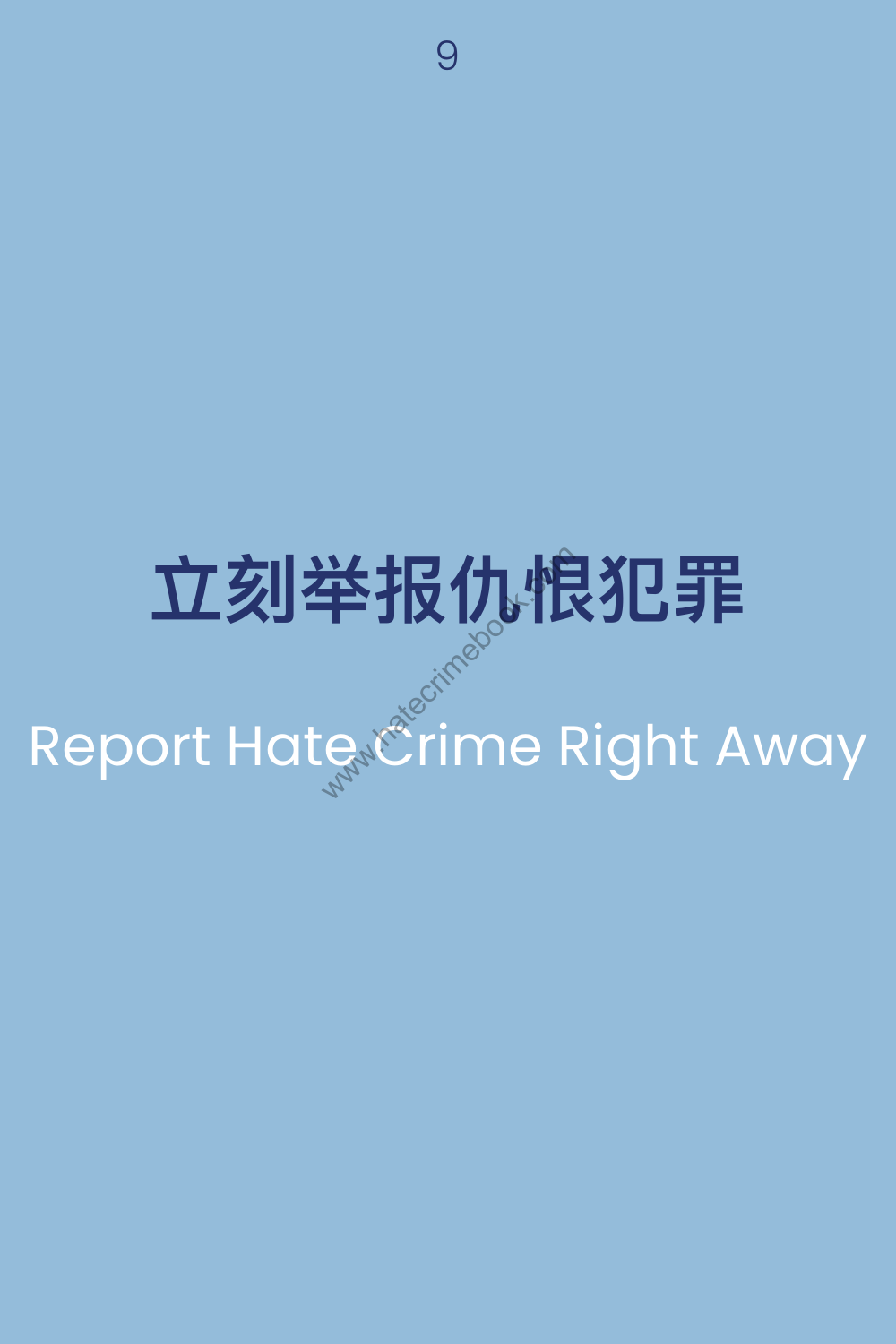#### Perpetrator Details 肇事者的信息

| Gender 性别:                              |
|-----------------------------------------|
| Age 年龄:                                 |
| Ethnicity 种族:                           |
| Eye color 眼睛的颜色:                        |
| Washington Management<br>Hair style 发型: |
| Hair color 发色:                          |
| Clothing 衣服:                            |
| Facial hair 面部发毛:                       |
| Scars 疤痕:                               |
| Tattoo 纹身:                              |
| Jewelry 首饰:                             |
| Weight 体重:                              |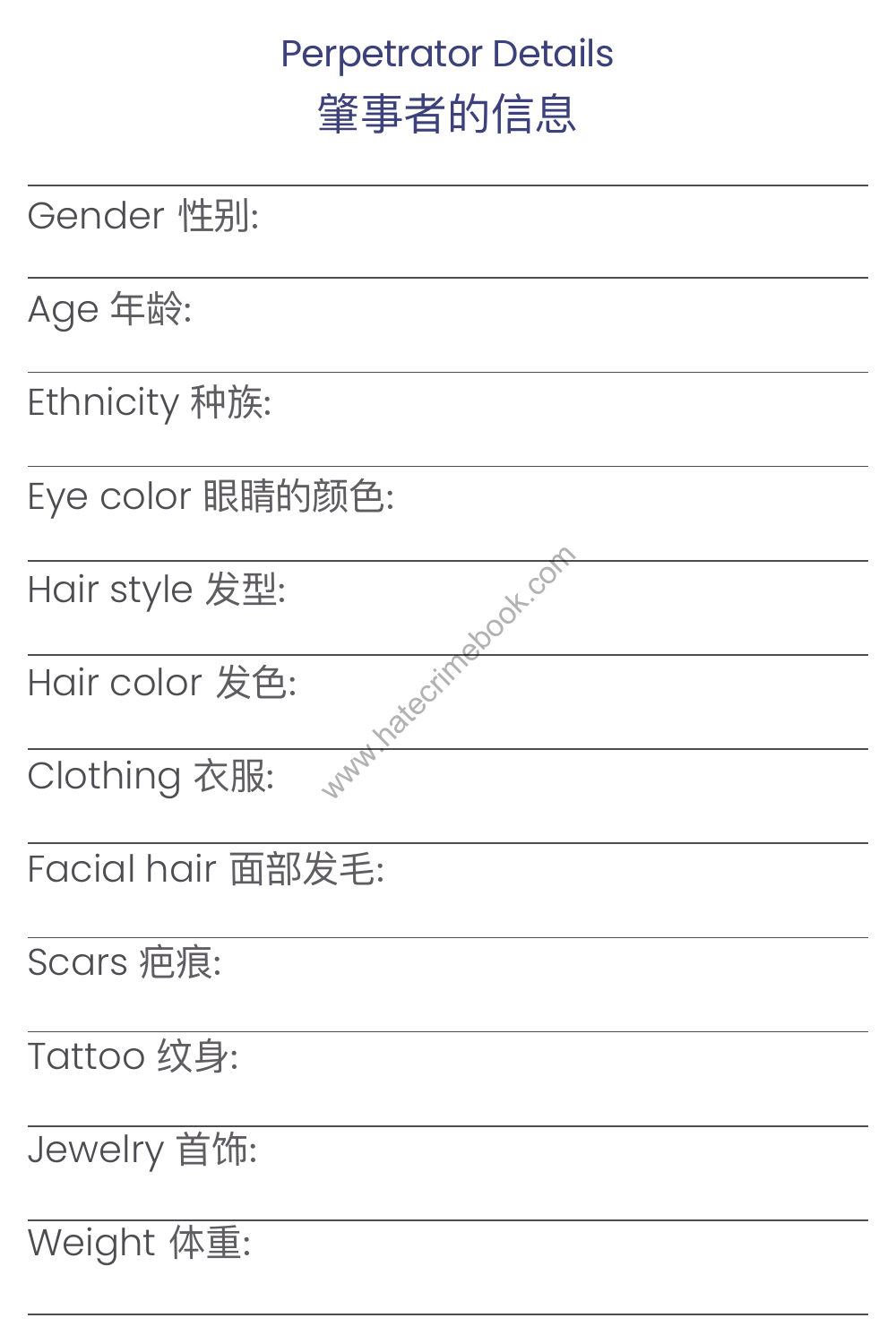Date 日期:

Time 时间:

Location 地点:

Witness Name and Telephone # 证人姓名和电话号码:

| Bus # 公交车号 #:                                                                                                                                                                                                                                                                                                                                                                                                                       |
|-------------------------------------------------------------------------------------------------------------------------------------------------------------------------------------------------------------------------------------------------------------------------------------------------------------------------------------------------------------------------------------------------------------------------------------|
| Thersection $\overline{\text{exp}^{\text{1}}\text{exp}^{\text{1}}\text{exp}^{\text{2}}\text{exp}^{\text{2}}\text{exp}^{\text{2}}\text{exp}^{\text{2}}\text{exp}^{\text{2}}\text{exp}^{\text{2}}\text{exp}^{\text{2}}\text{exp}^{\text{2}}\text{exp}^{\text{2}}\text{exp}^{\text{2}}\text{exp}^{\text{2}}\text{exp}^{\text{2}}\text{exp}^{\text{2}}\text{exp}^{\text{2}}\text{exp}^{\text{2}}\text{exp}^{\text{2}}\text{exp}^{\text$ |
|                                                                                                                                                                                                                                                                                                                                                                                                                                     |
|                                                                                                                                                                                                                                                                                                                                                                                                                                     |
| Car Model 车型:                                                                                                                                                                                                                                                                                                                                                                                                                       |
| Make 品牌:                                                                                                                                                                                                                                                                                                                                                                                                                            |
| Color 颜色:                                                                                                                                                                                                                                                                                                                                                                                                                           |
| Year 出厂时间:                                                                                                                                                                                                                                                                                                                                                                                                                          |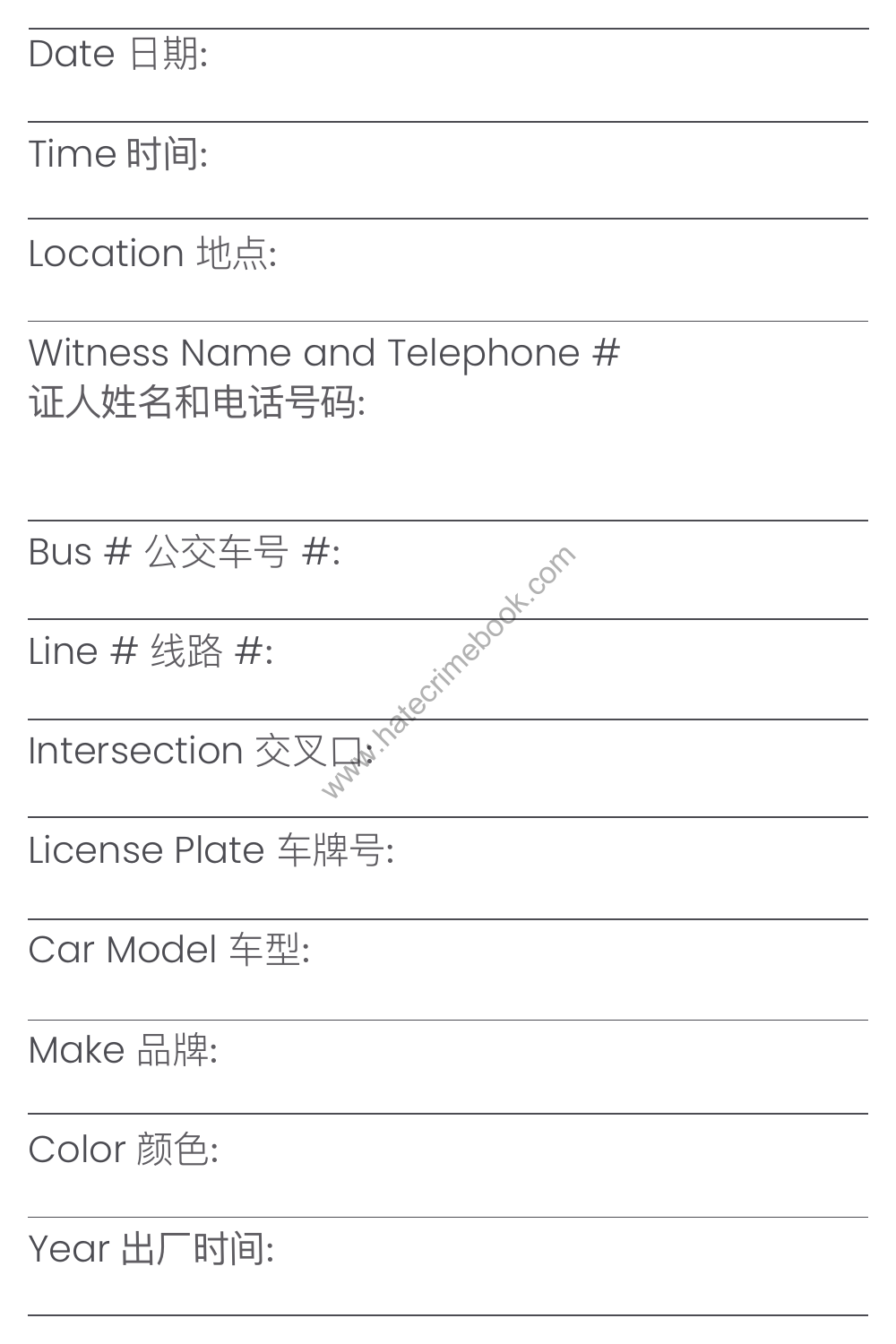#### Description of Incident 事件描述:



#### IF POLICE DOES NOT TAKE REPORT, GO TO THE POLICE STATION AND ASK FOR ONE, THEN GET A COPY.

#### 如果警察没有做笔录, 到警察局要求做笔录并要一份备档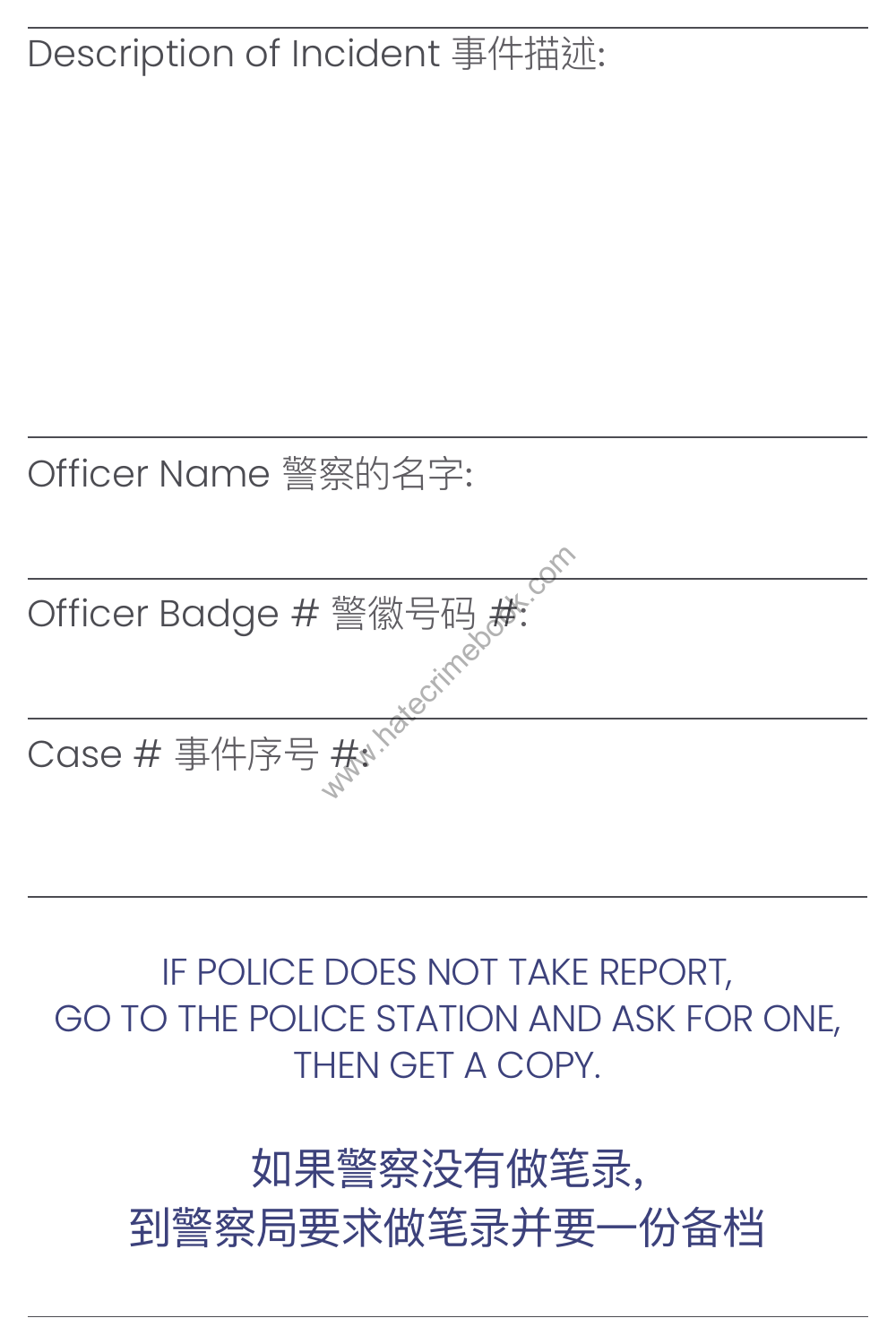# Remedies

- OR Victim compensation program (reimbursement program) •
	- Assists victims in paying bills and expenses that result from acts of violence:
		- Medical/Dental treatment
		- Mental health services
		- Income loss
		- Funeral & burial expenses

- Apply below: (503)378-5348, CVSSD@doj.state.or.us justice.oregon.gov/victims/compensation below:<br>178-5348, CVSS<br>pregon.gov/victin<br>NEOUIRED TO E

- APPLICATION IS REQUIRED TO BE ELIGIBLE FOR COMPENSATION •
- For property/monetary loss, you can sue an individual for a civil suit •

- Contact a civil attorney right away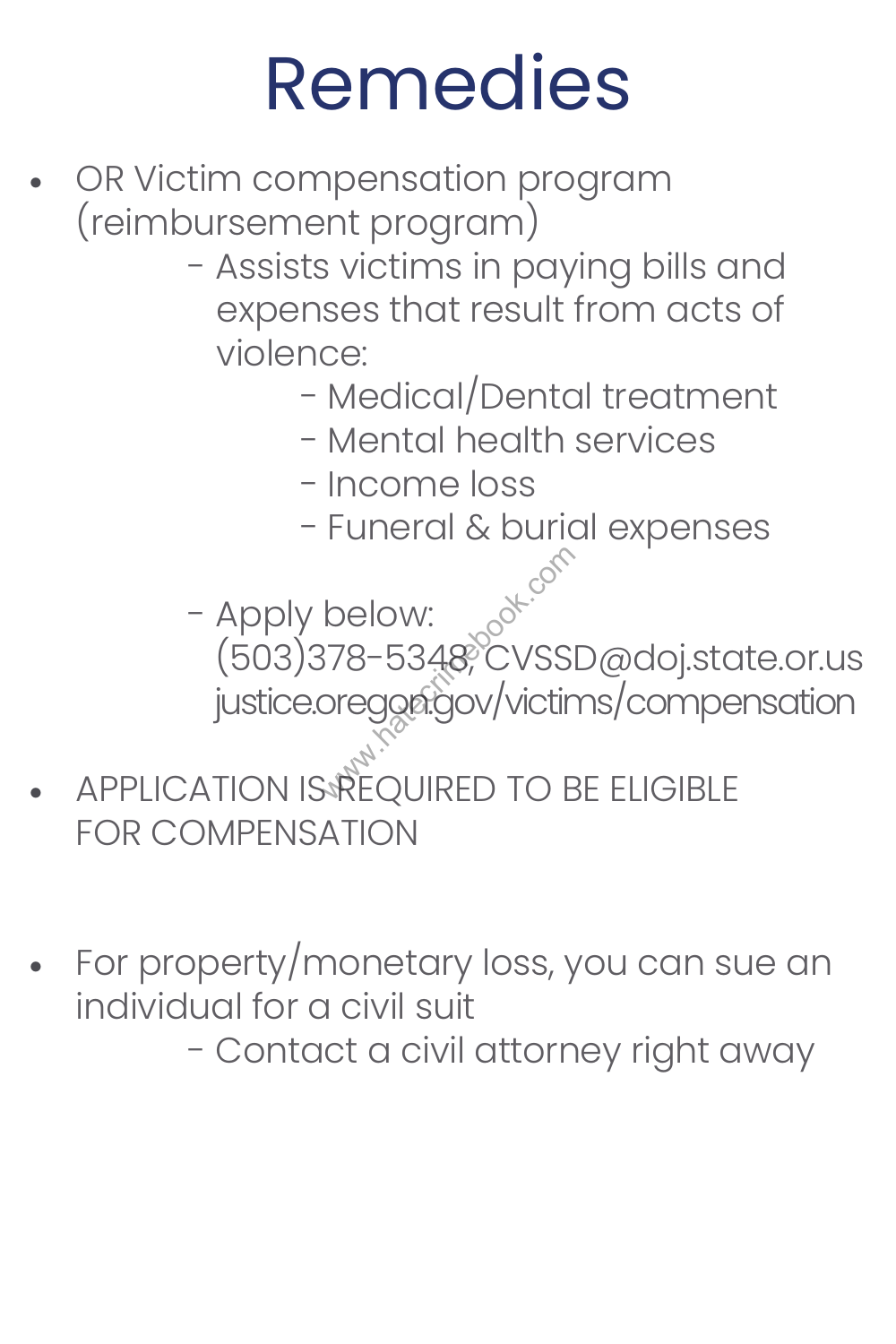

- 受害人补偿项目(赔偿项目) •
	- 协助受害人缴纳因暴力事件导致的 费用开销:
		- 医疗及牙科治疗
		- 精神健康服务
		- 收入损失
		- 丧葬有关费用

- 申请材料请寄: (503)378-5348, cvssd@doj.state.or.us justice.oregon.gov/victims/compensation オ料请寄:<br>378-5348 evssd<br>oregon.gov/victir<br><sub>、、、</sub>、、<br>梶才能由请补4

- 需提供相关证据才能申请补偿 •
- 财产现金损失, 可以提出民事诉讼, 起诉肇事者 - 马上联系民事律师 •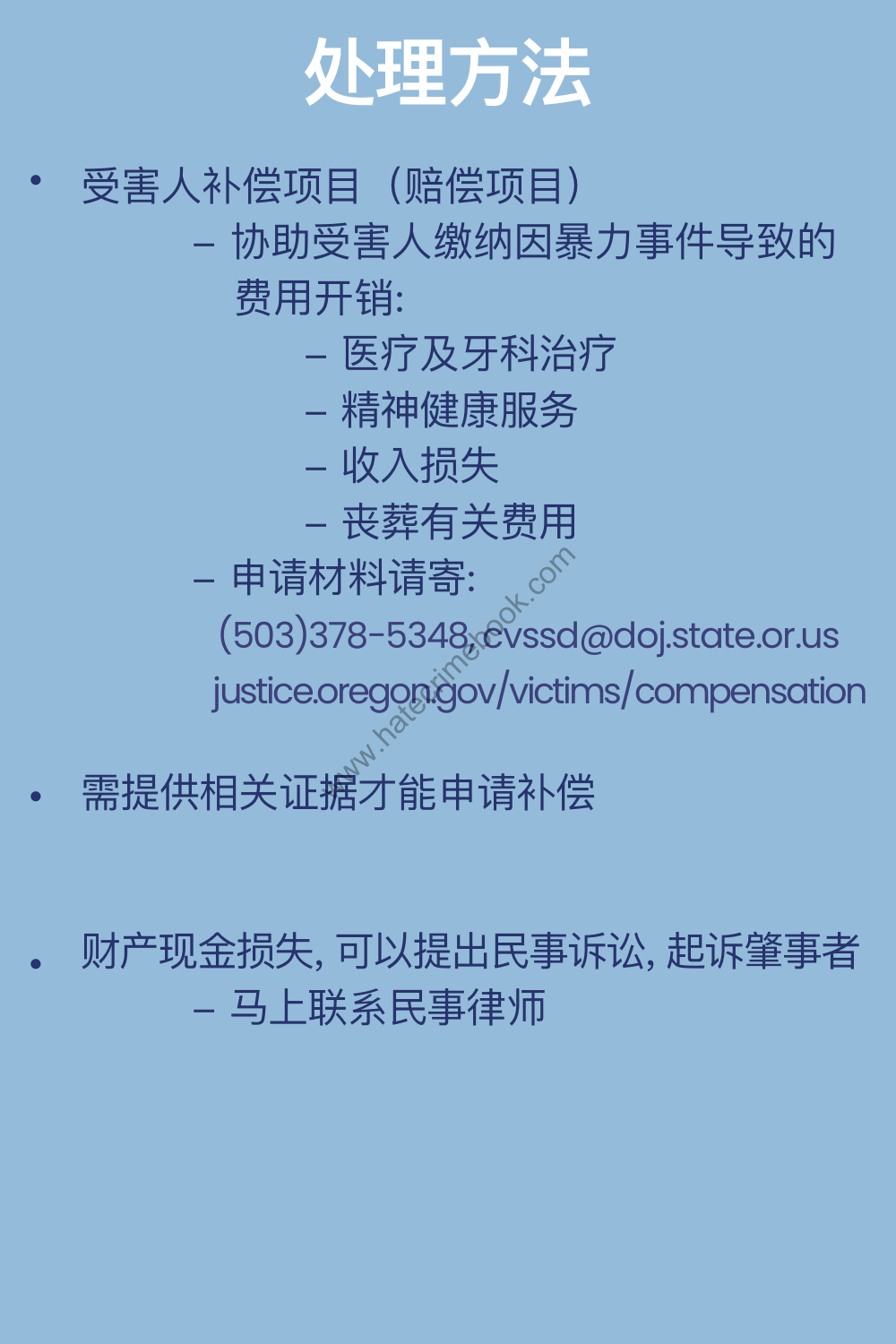### State Contacts / **联系方式**

**After being a victim or witness to a hate crime, please contact any of the following to file a report or ask for assistance. 成为仇恨犯罪的受害者或证人后, 请联系以下其 中一项提交报告或寻求帮助.**

#### **OREGON STATE BIAS RESPONSE HOTLINE**  *Takes in reports of all hate incidents & hate crimes* (844)924-BIAS (2427) *Translators available in all languages* Call 711 for Oregon Relay M-F 9am-5pm StandAgainstHate.oregon.gov

**APANO** *non-profit organization* (971)340-4861 info@apano.org www.apano.org rganization Loft

**IRCO** *Immigrant services* (503)340-4861 info@apano.org www.apano.org

**CRIMESTOPPERS** *non-profit organization* **REPORT ANONYMOUSLY**

(503) 823-HELP (4357) crimestoppersoforegon.com

**OREGON U.S. ATTORNEY OFFICE**

Portland (503) 727-1000 Eugene (541) 465-6771 Medford (541) 776-3564

#### **VICTIM COMPENSATION & VICTIMS' RIGHTS** (503) 378-5348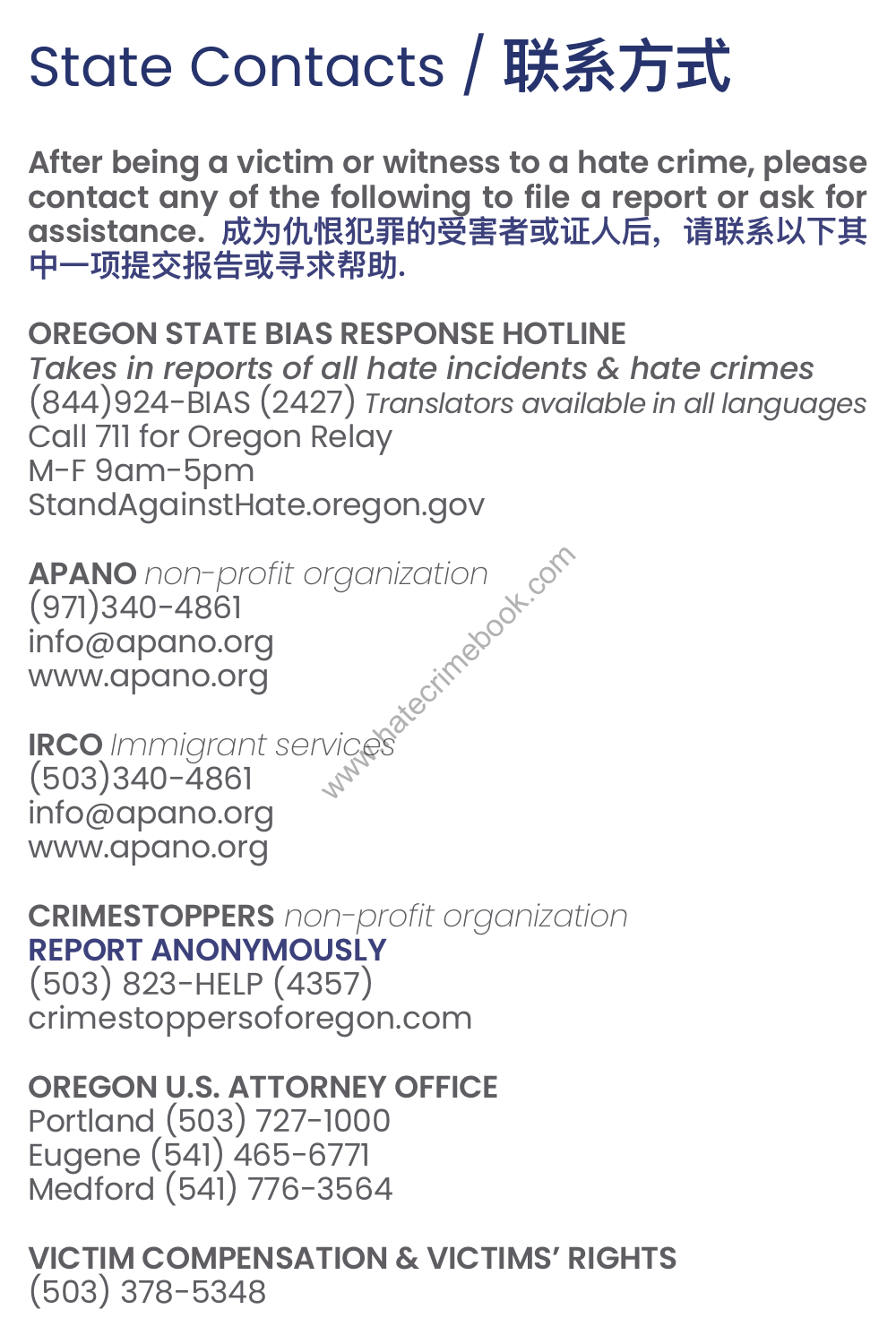### Local Contacts / **联系方式**

**After being a victim or witness to a hate crime, please contact any of the following to file a report or ask for assistance. 成为仇恨犯罪的受害者或证人后, 请联系以下其 中一项提交报告或寻求帮助.**

**PORTLAND UNITED AGAINST HATE**  www.reporthatepdx.com

portlandunitedagainsthate@gmail.com

**EUGENE OFFICE OF HUMAN RIGHTS**

(541) 682-5177 hrni@ci.eugene.or.us

#### **SALEM HUMAN RIGHTS COMMISSION**

(503) 540-2371 humanrights@cityofsalem.net www.hatecom<br>**hatecripedia composition**<br>Internet

**VICTIM ASSISTANCE PROGRAM**

Find your contact in website https://www.doj.state.or.us/crime-victims/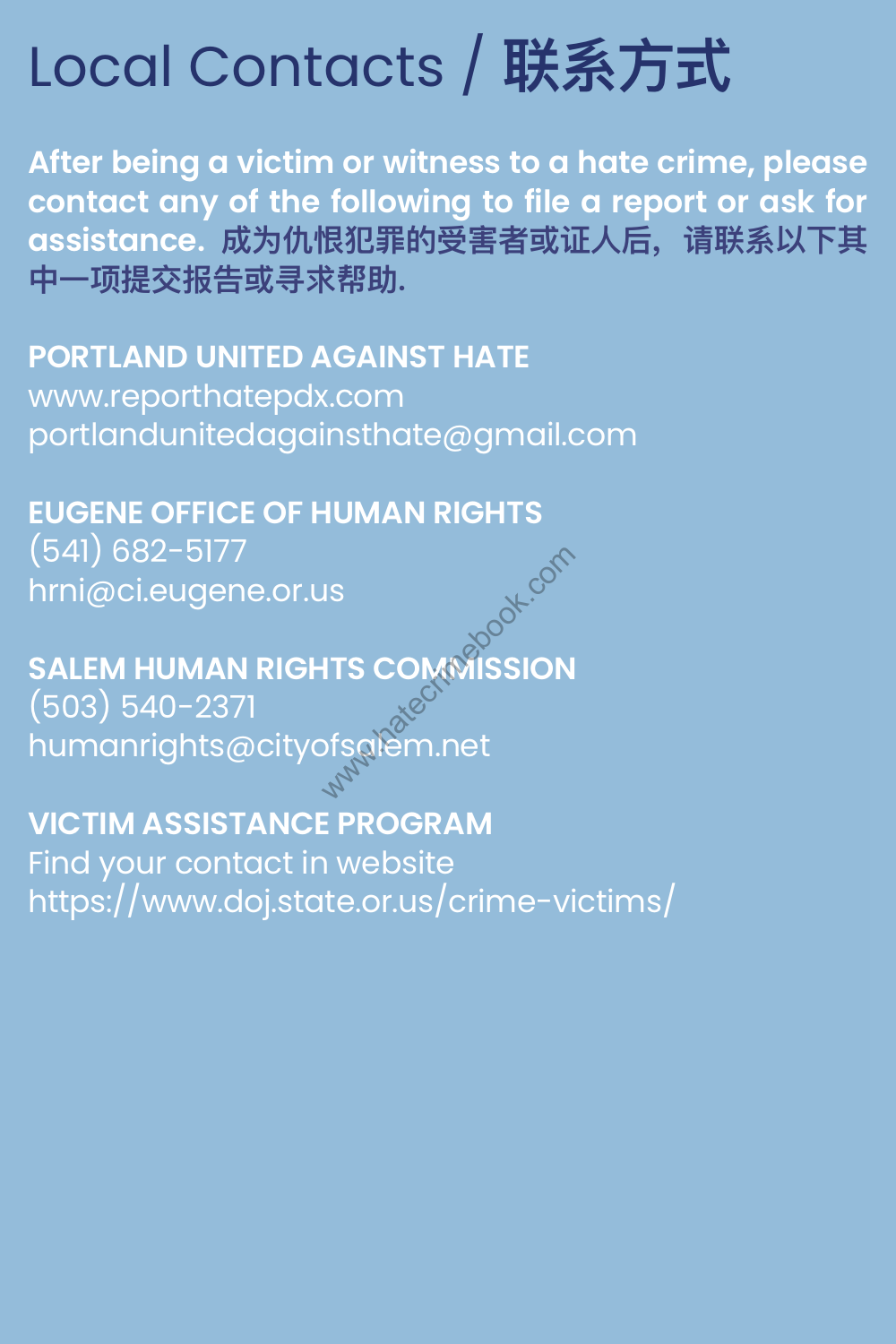English isn't my first language. Someone is following me. Can you stay next to me until it is safe?

英语不是我的母语. 有人在跟着我. 你可以坐在我旁边直到安全吗? w.hatecrimebook

English isn't my first language. Can you please call 9-1-1? I am in danger.

英语不是我的母语. 请你拨打 9-1-1 好吗? 我现在有危险.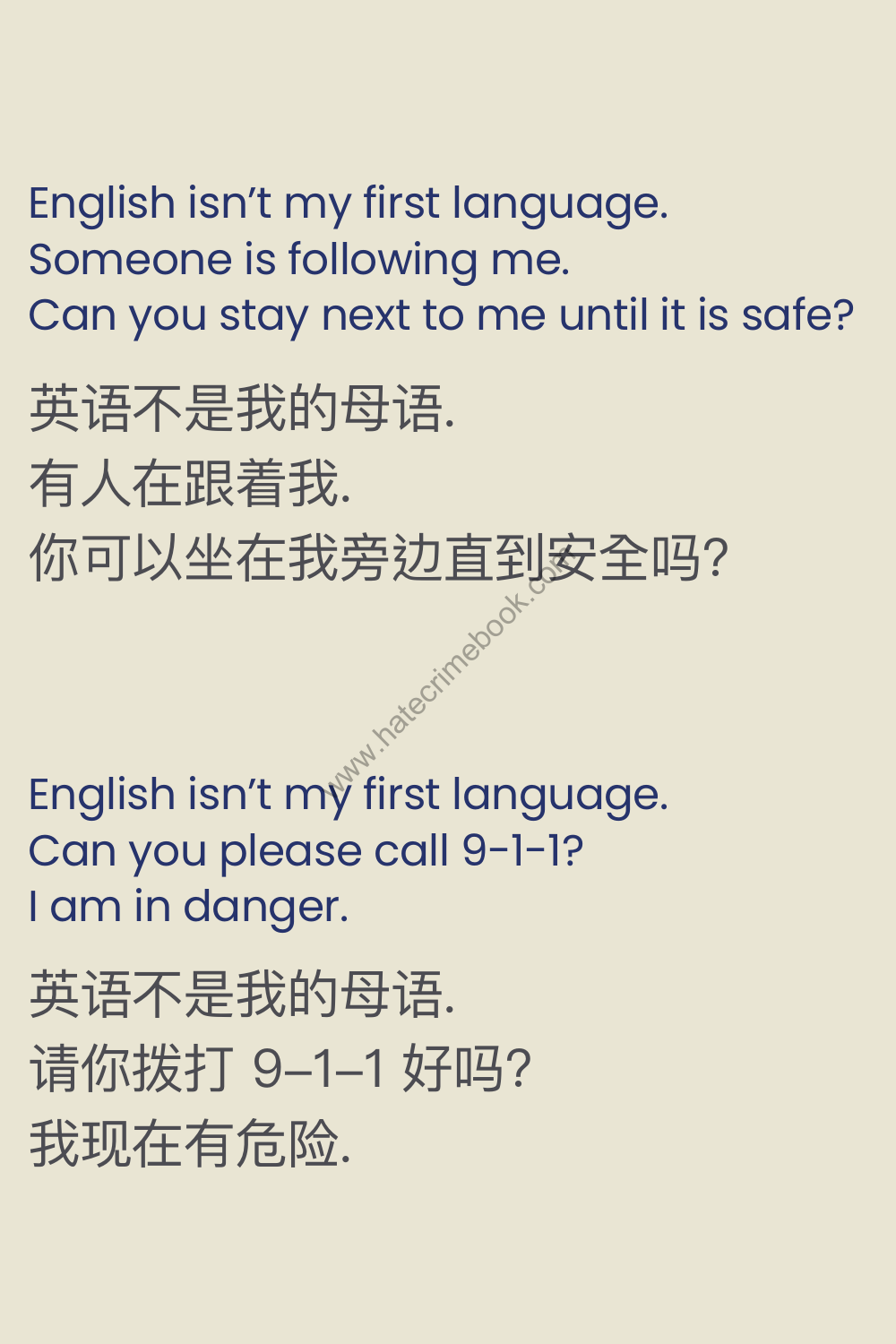English isn't my first language. I don't know where I am. Where is the nearest police station?

英语不是我的母语. 我不清楚我在什么地方. 最近的警察局在哪里? w.hatecrimebook.com

English isn't my first language. This person is harassing me. Can you help me or stay next to me?

英语不是我的母语. 这个人在骚扰我, 你能帮助我或是留在我的附近吗?